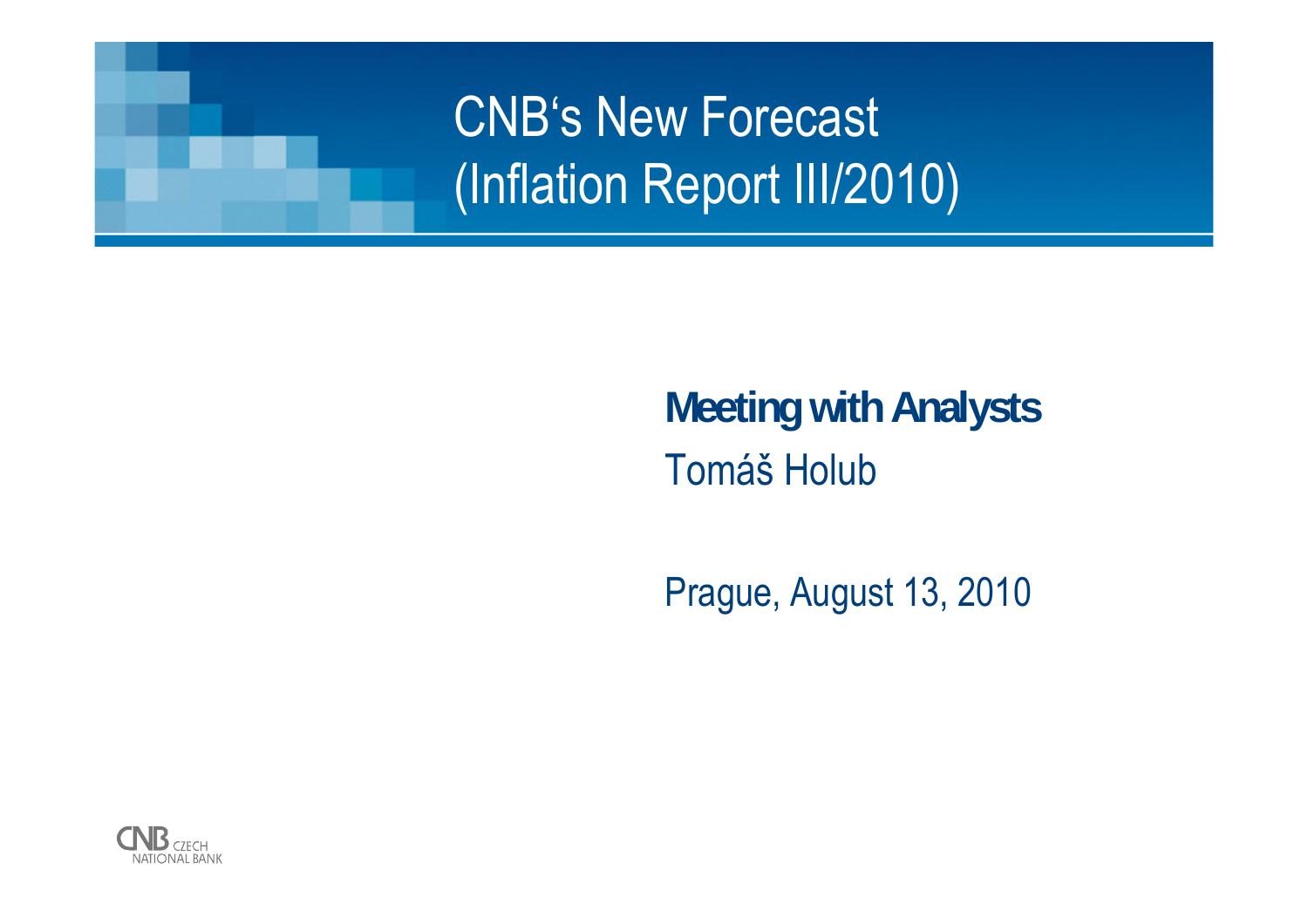### New Form of Inflation Report (i)

- • Situation Report and Inflation Report were traditionally prepared as two separate documents.
- $\bullet$  Now these documents have been merged into one, with the Inflation Report being a subset of the Situation Report.
- • This change increases transparency of monetary policy by:
	- −- Providing much more information on the forecast
	- −- Publishing sensitivity scenarios
	- −- Providing explicit comparison with the previous forecast, etc.

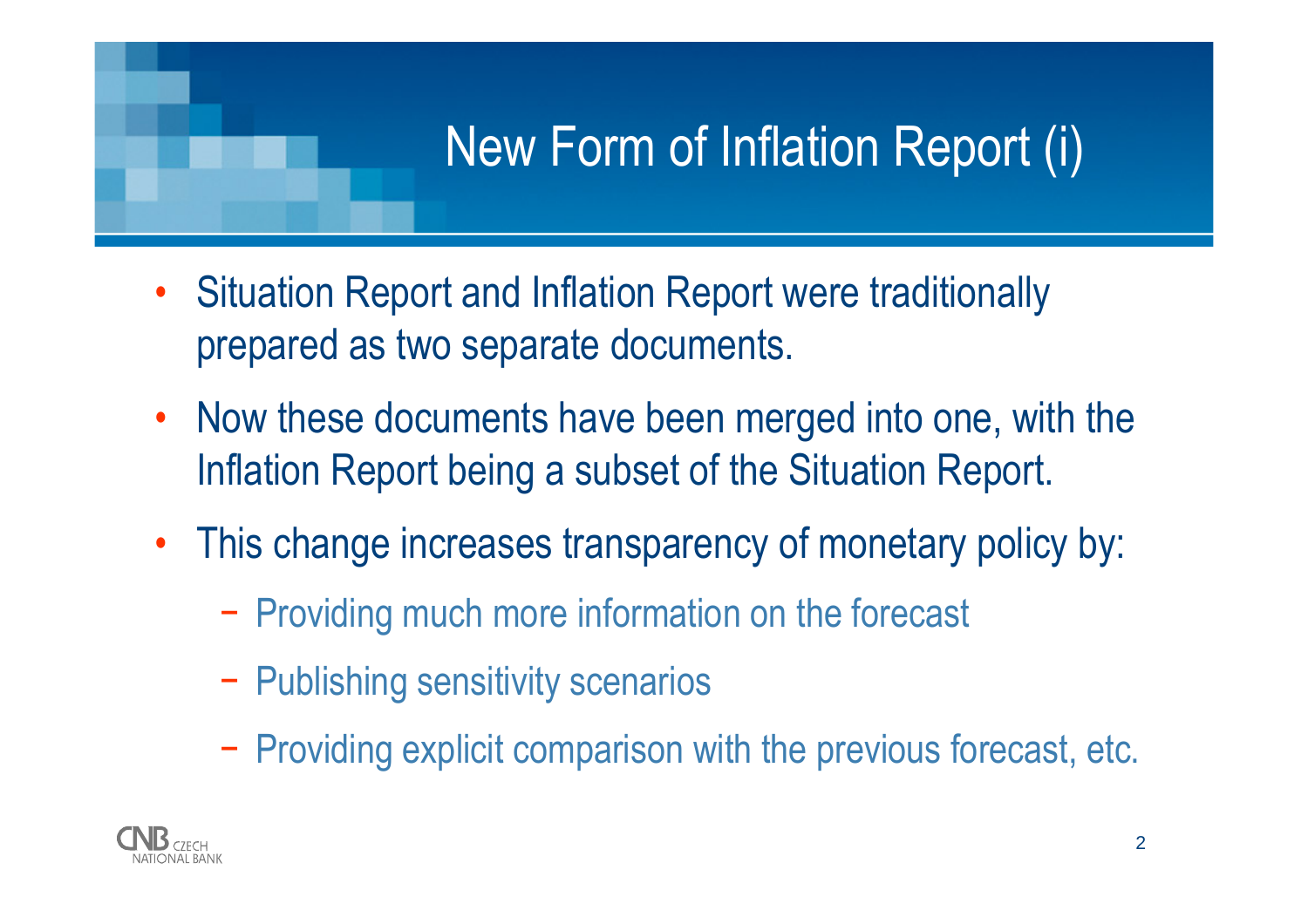#### New Form of Inflation Report (ii)



- A dominant part of the Board's information set is now being revealed (almost) immediately.
- • The excluded parts are mostly technical, too detailed, etc.
- published after 6 yea<u>r</u>s The full Report will continue to be

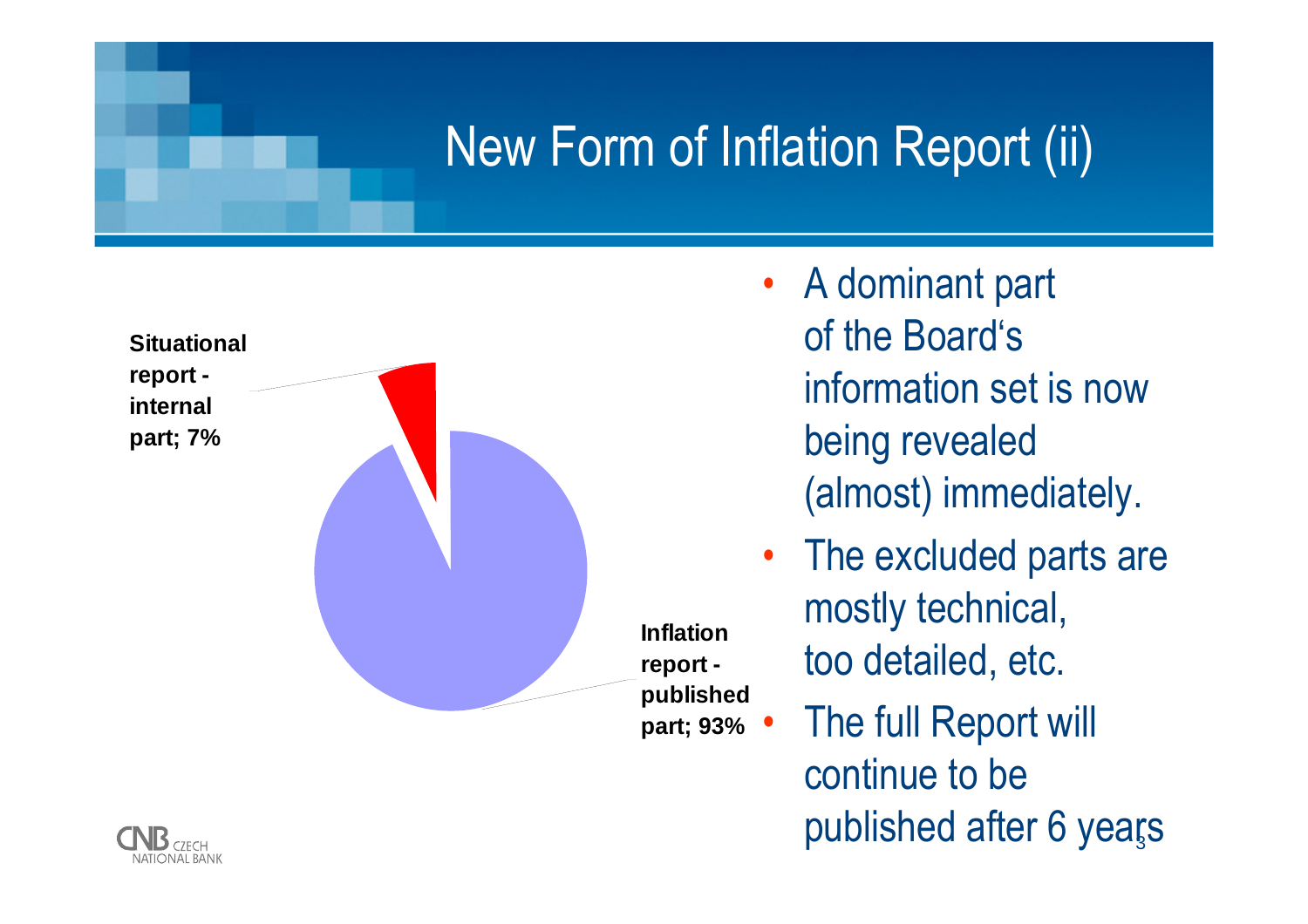### New Form of Inflation Report (iii)

- •New ordering of the chapters (top-down approach).
- • Broader analytical coverage not just in forward-looking, but also in backward-looking parts.
- • Minutes of the Board meeting no longer enclosed to the Inflation Report – available on the website.
- • Statistical annex eliminated (except the Key Macroeconomic Indicators) – data available in ARAD, e.g.

http://www.cnb.cz/cnb/STAT.ARADY\_PKG.STROM\_SESTAVY?p\_strid=GB&p\_sestuid=&p\_lang=EN.

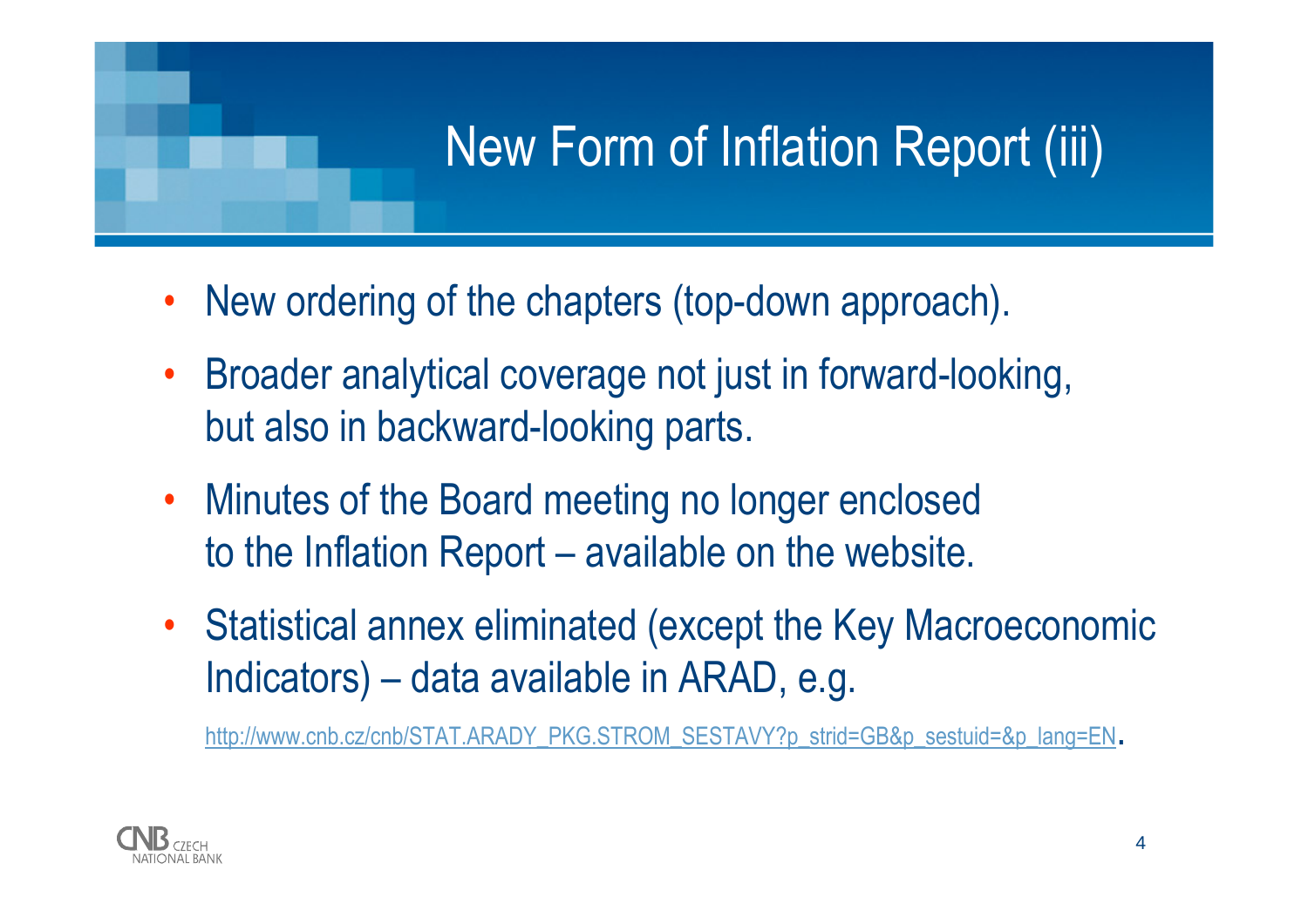### Summary of the Inflation Forecast

- • Inflation will slightly exceed the 2% target in late 2010 due to past tax changes, but will return back to target on the MP horizon.
- •• Net inflation will turn positive and gradually speed up towards 2% at the end of 2012, growth in regulated prices will remain moderate.
- Growth in EA interest rates will be very gradual. Foreign demand growth will be modest, but the 'W-shape' almost fades away.
- • Some inflationary pressures will start to emerge in the domestic economy in 2011-2012. The anti-inflationary effect of import prices will resume due to CZK appreciation.
- •Profit mark-ups are depressed and will gradually increase in the future.
- • GDP will grow by 1.6% in 2010, 1.8% in 2011 and 2.9% in 2012 (but fiscal consolidation is not included in the baseline scenario). The labour market improvement is coming faster than expected.

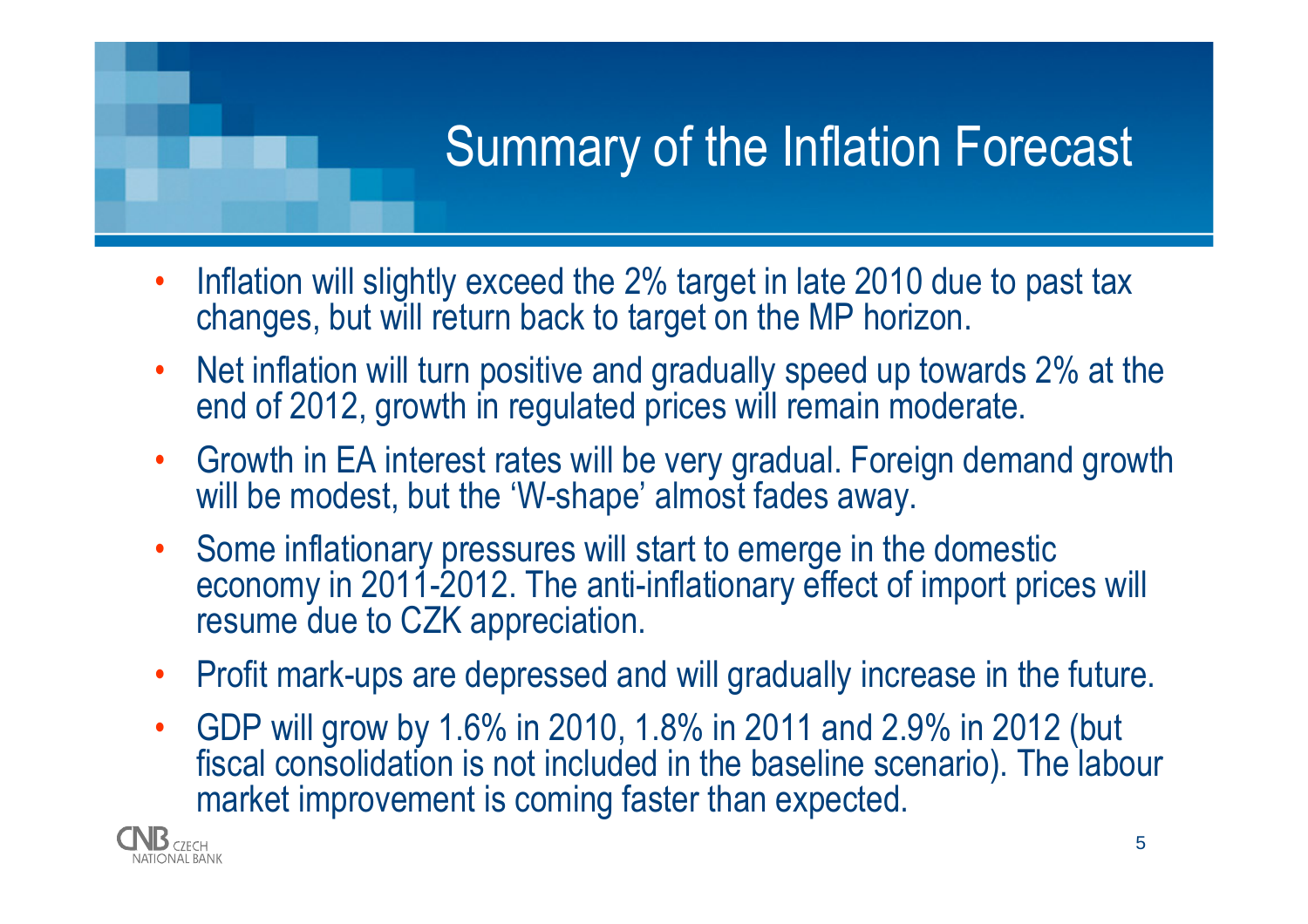#### Headline Inflation Forecast



- •Forecast slightly above the 2% target in late 2010 (taxes).
- •The July 2010 figure (1.9% y/y) was only slightly below



6 the forecast, mainly due to lower regulated prices.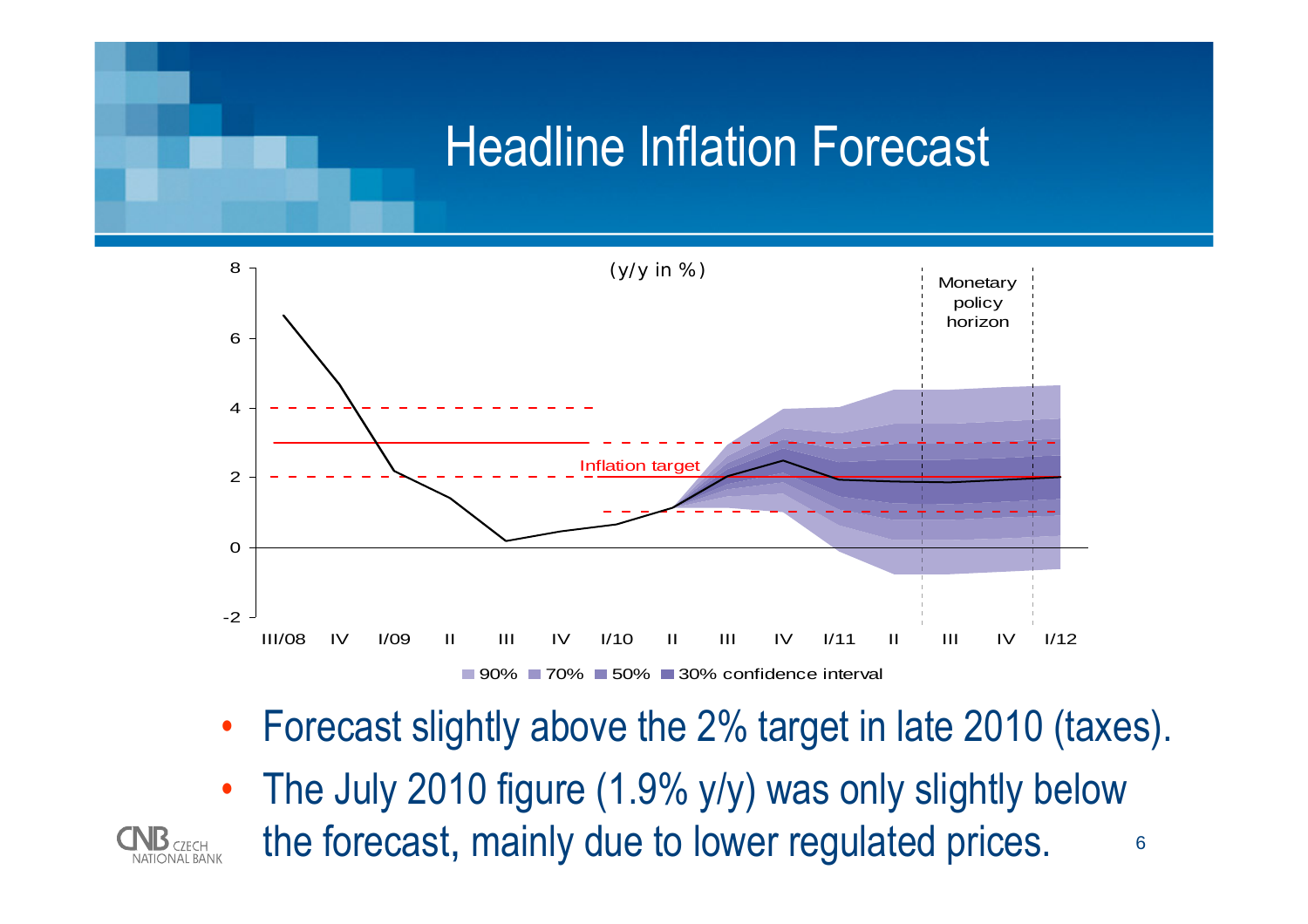#### MP-Relevant Inflation Forecast



• MP-relevant inflation forecast is temporarily below the headline inflation (due to tax changes in 2010).



•Returning back to the target at the MP horizon.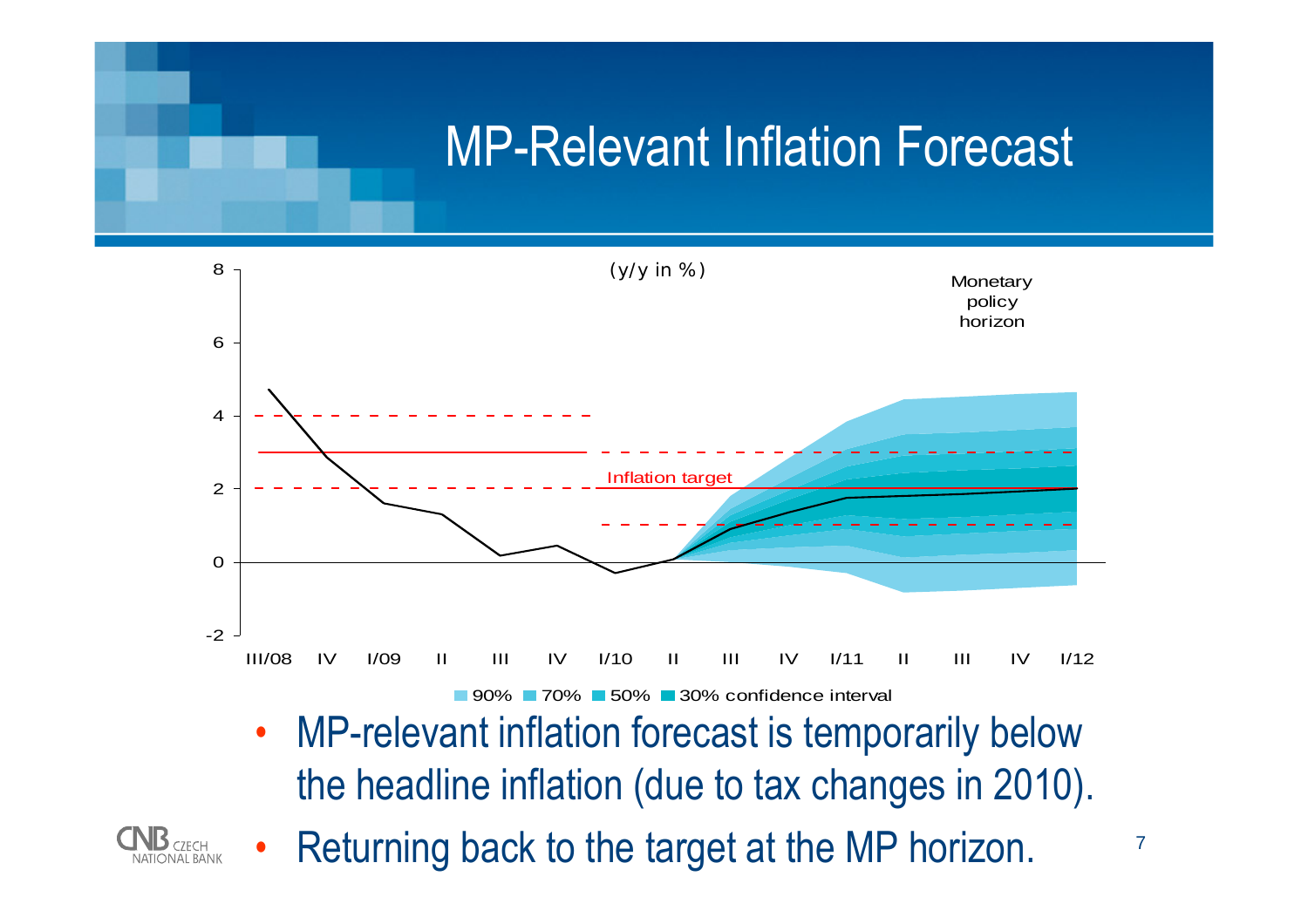#### Net Inflation and Regulated Prices



- •Gradual acceleration of net inflation from low levels.
- • Growth of regulated prices will speed up but remain relatively moderate.

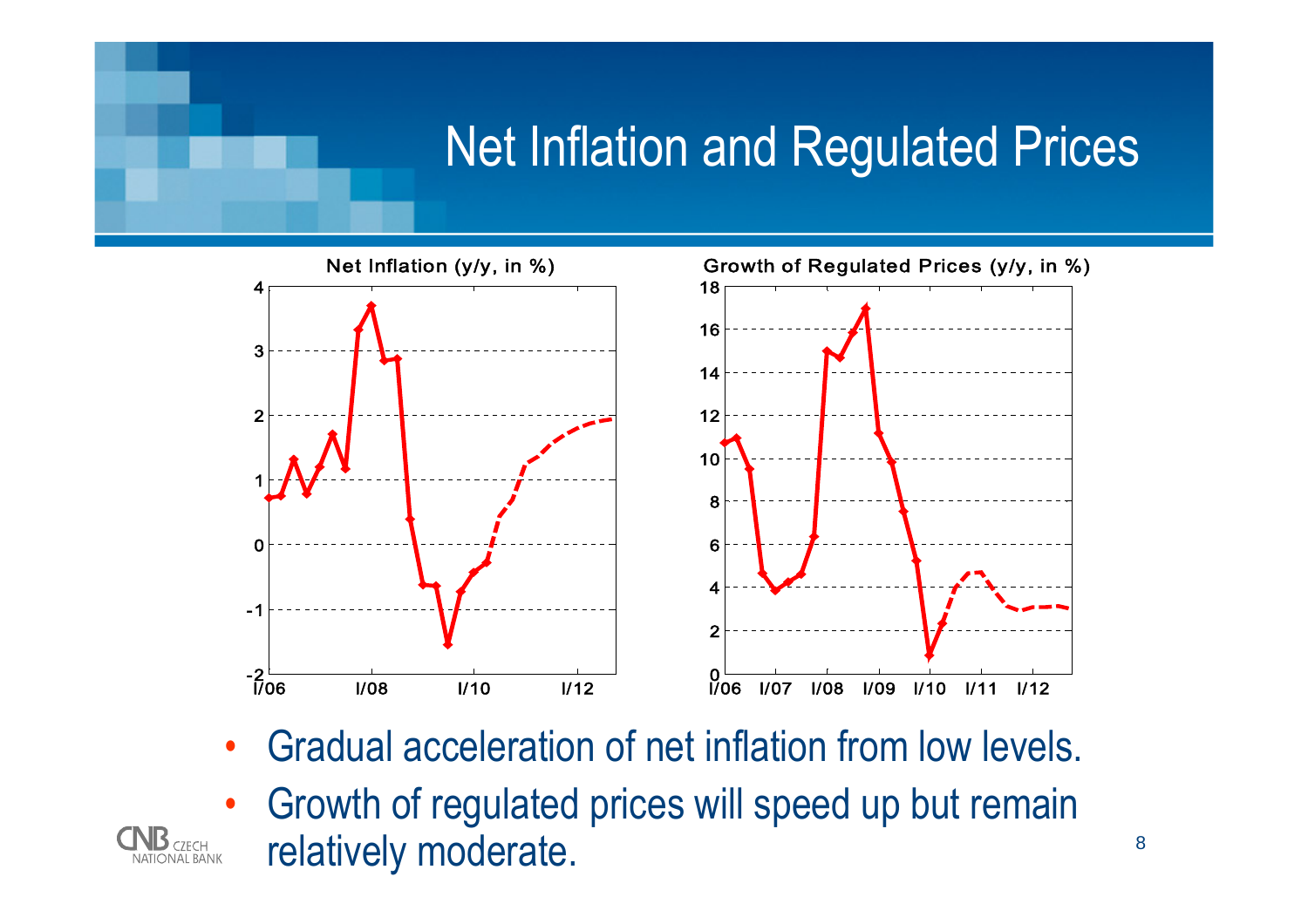#### Core Inflation and Food Prices



• Increasing core inflation in 2011-2012 together with the economic recovery and accelerating wage growth. •• Higher agricultural prices  $\Rightarrow$  food prices.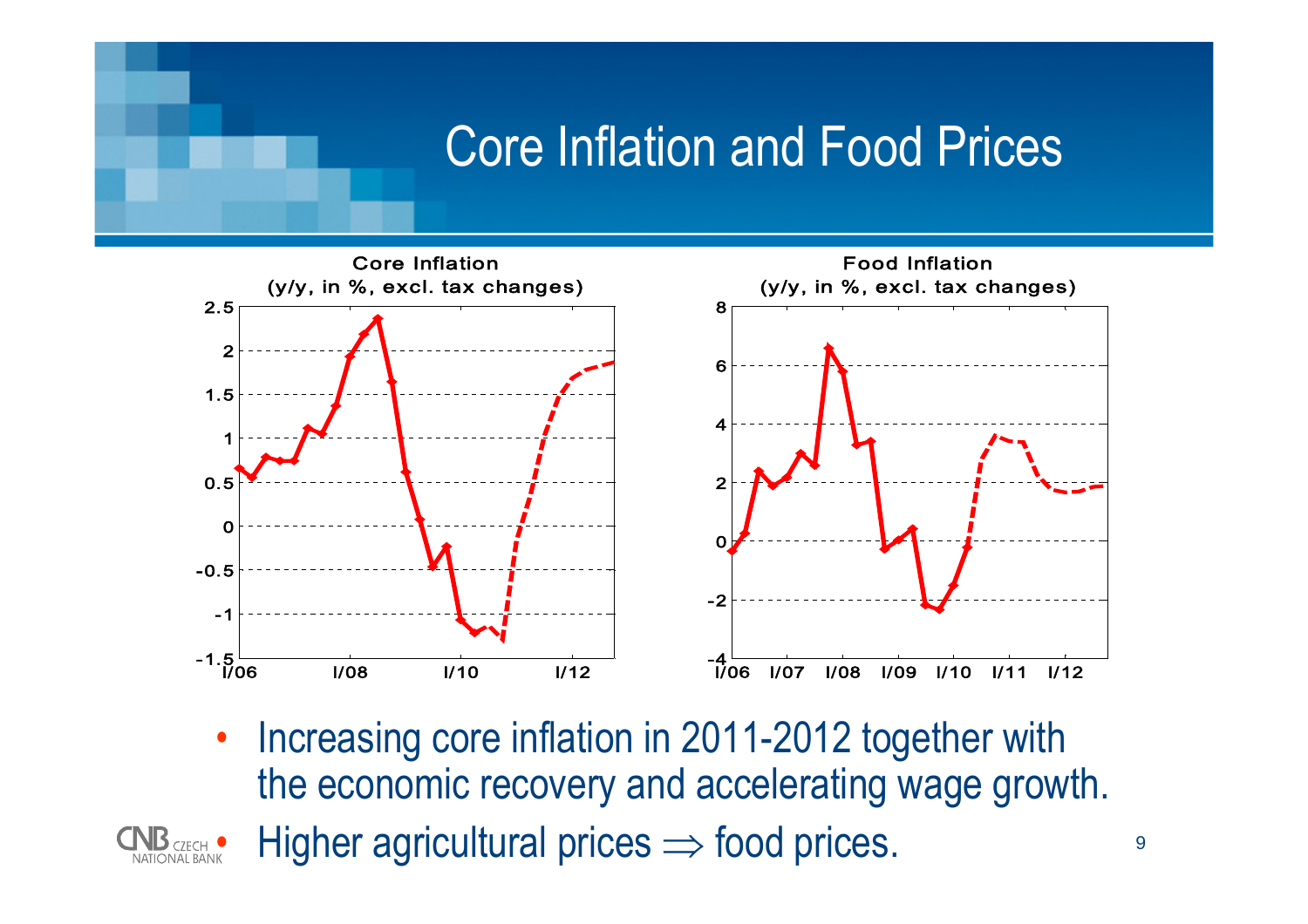#### External Assumptions



•Growth in EA interest rates will be very gradual.



10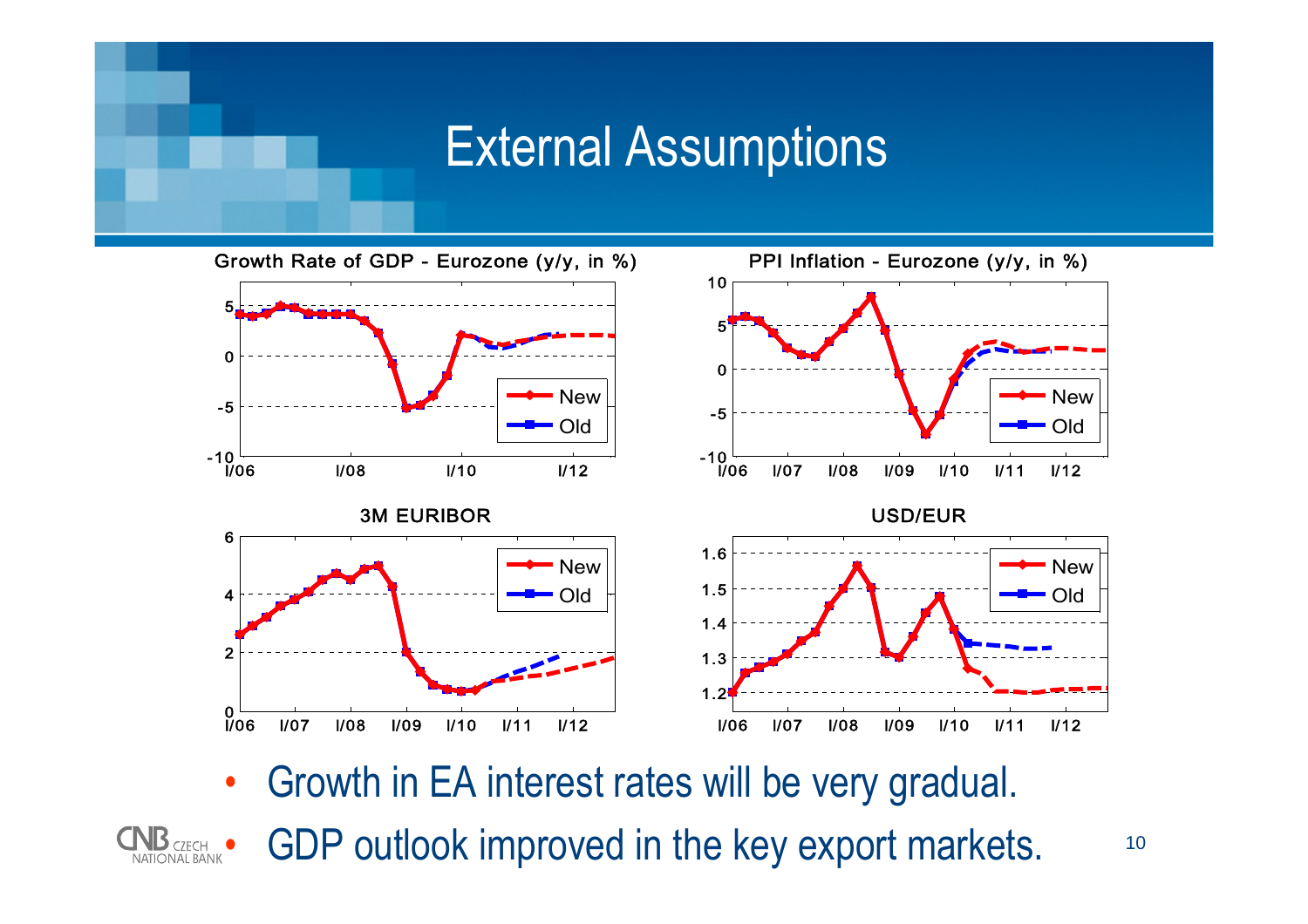#### Domestic Costs vs. Import Prices

Nominal Marginal Cost in Consumption Sector (q/q, in %, ann.)





- •The effect of falling import prices has stopped temporarily.
- •Some domestic cost pressures will emerge in 2011-2012.
- Gradual correction of depressed margins will take place. •**NATIONAL BANK**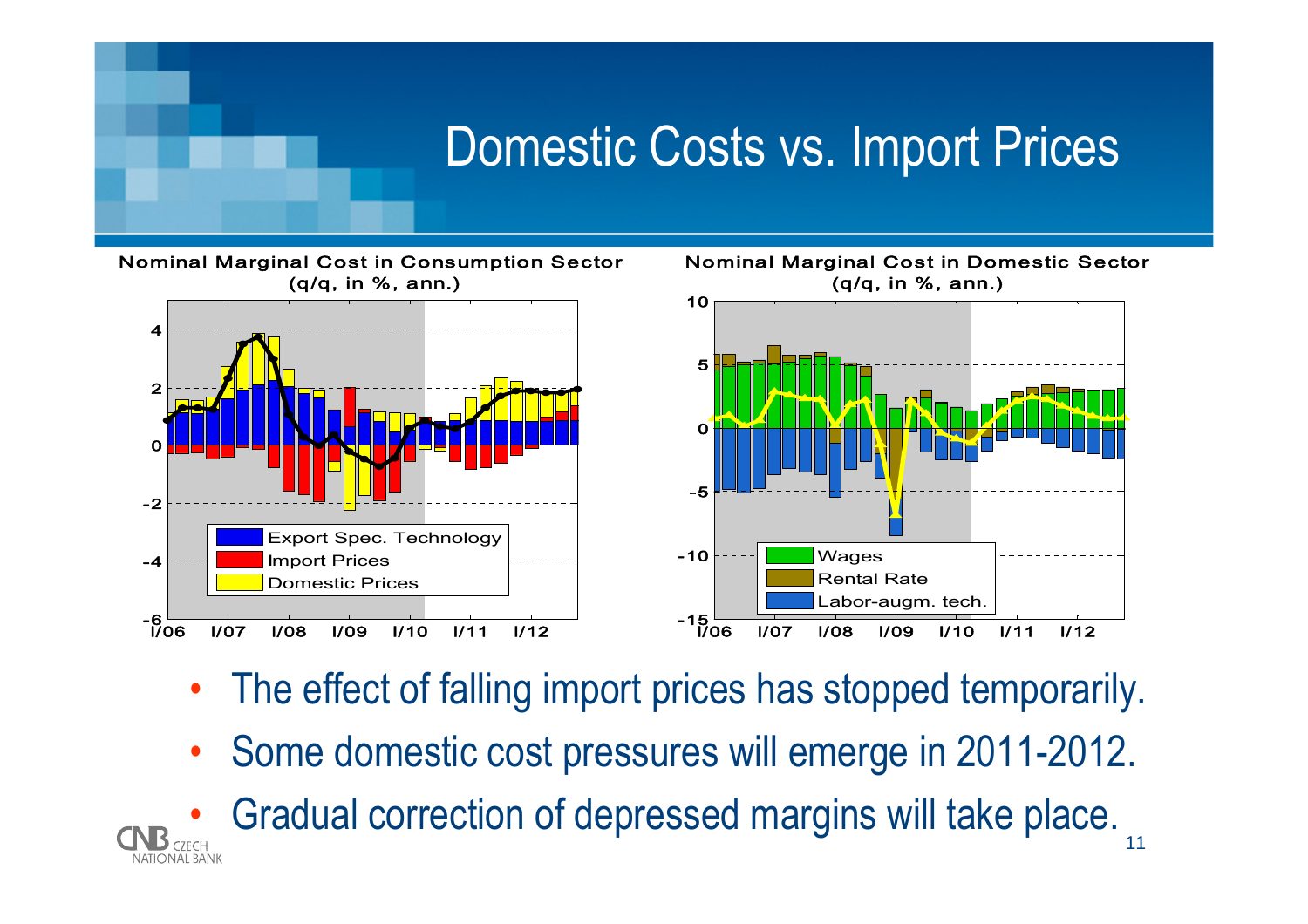#### Exchange Rate Forecast



90% 70% 50% 30% confidence interval

- $\bullet$ The nominal exchange rate will be gradually appreciating.
- • The appreciation will more than offset the impact of growing foreign prices.

CZECH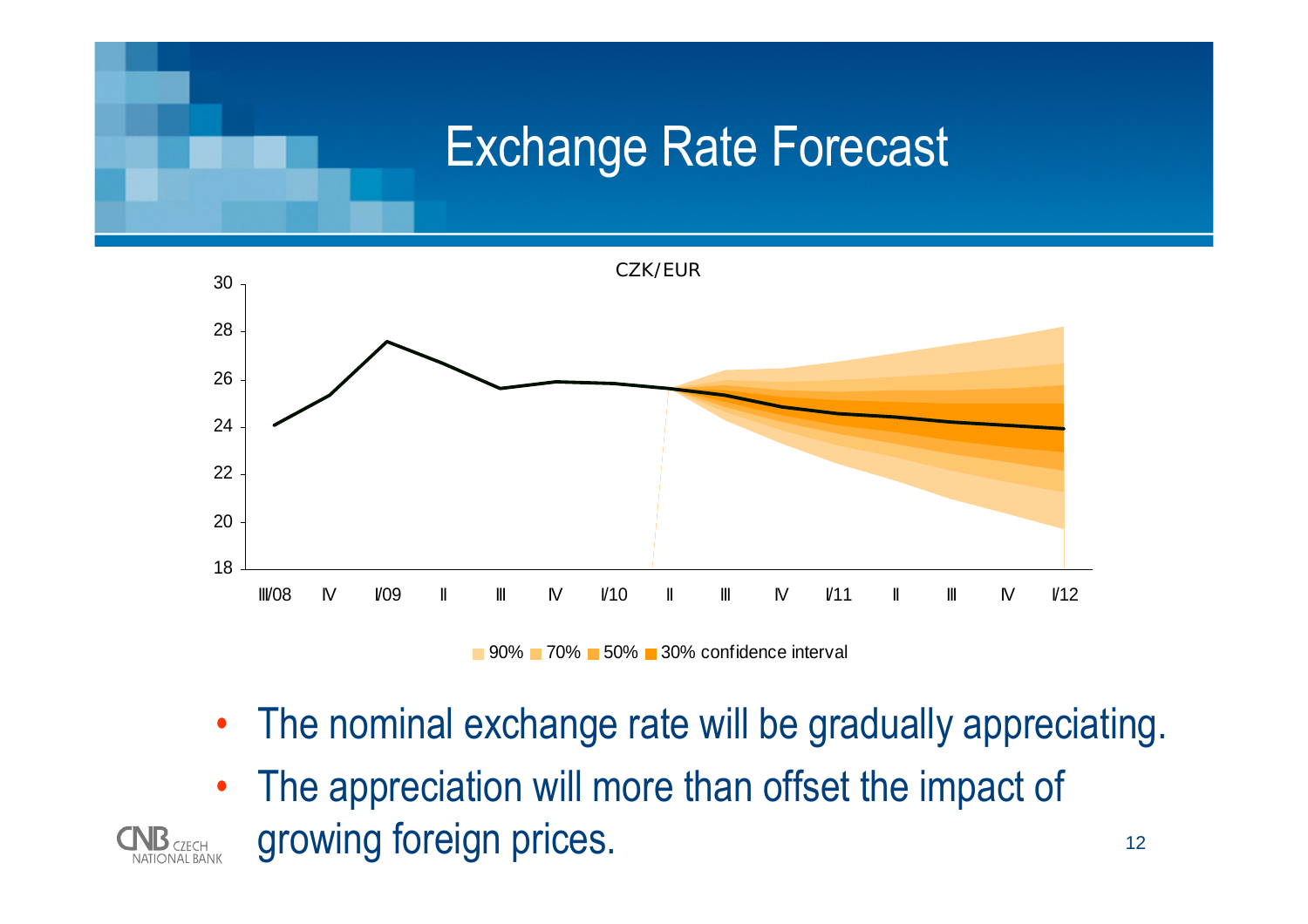#### GDP Growth Forecast (i)



90% **70% 50% 30% confidence interval** 

- $\bullet$ Y/y GDP growth will be moderate and uneven.
- •Averages for 2010: 1.6%; 2011: 1.8%; 2012: 2.9%.

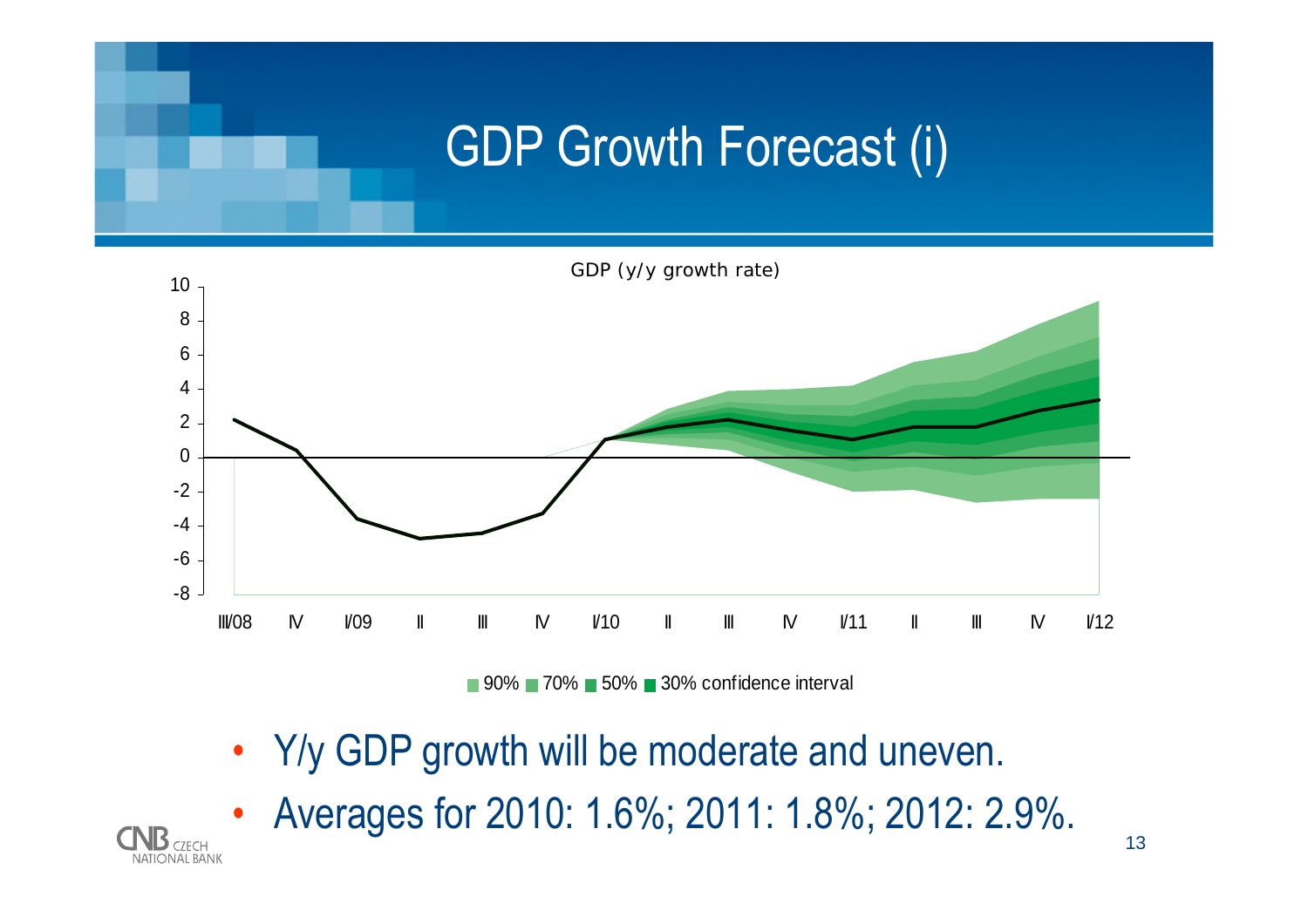#### GDP Growth Forecast (ii)

GDP Growth (q/q, in %)



• In q/q terms, the forecast still predicts a temporary stagnation in late 2010 / early 2011.

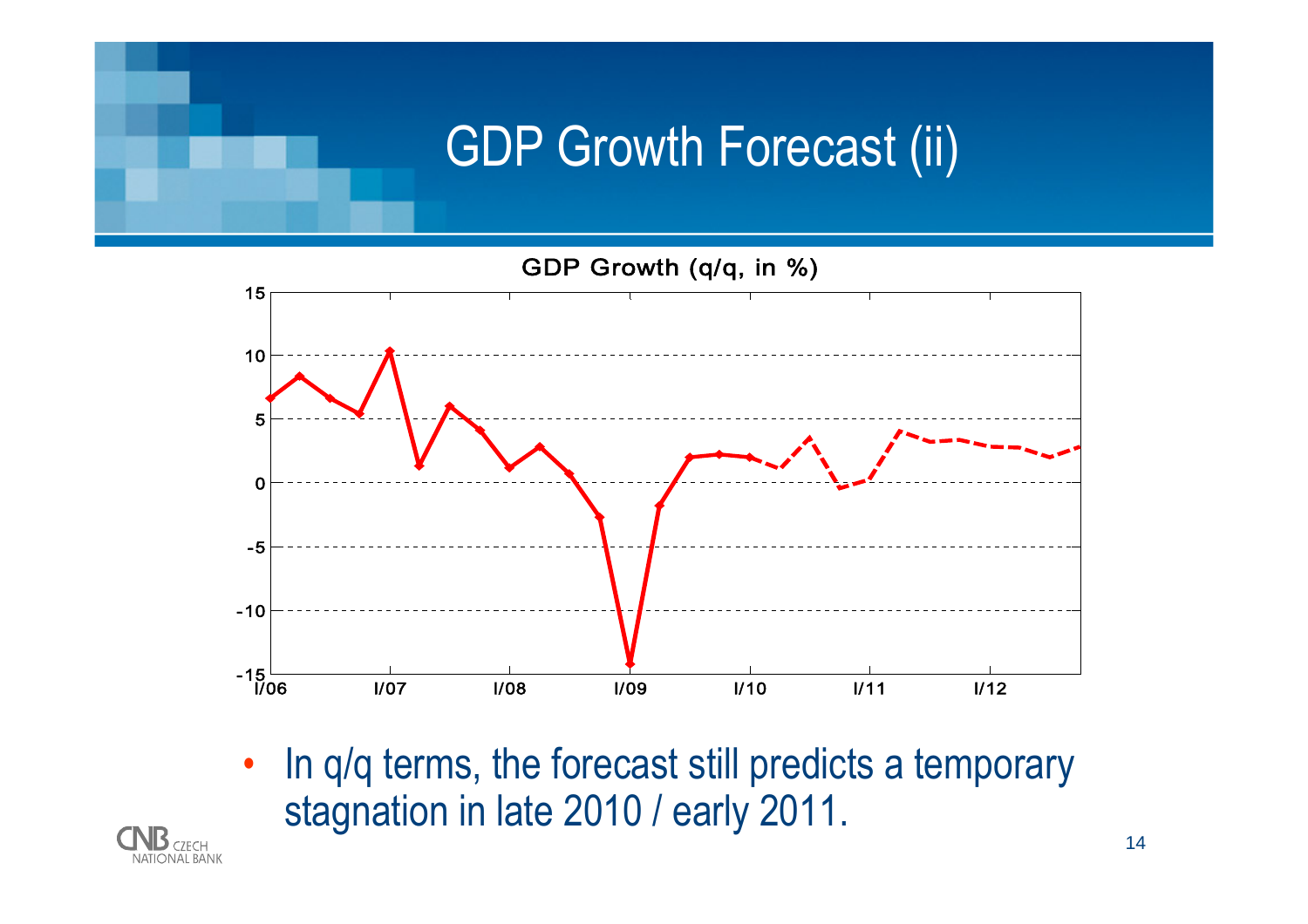#### Forecast of Aggregate Demand



 $\bullet$ Growth will be driven by inventories and net exports.

15

NU CZECH O Household consumption will recover in 2011-2012.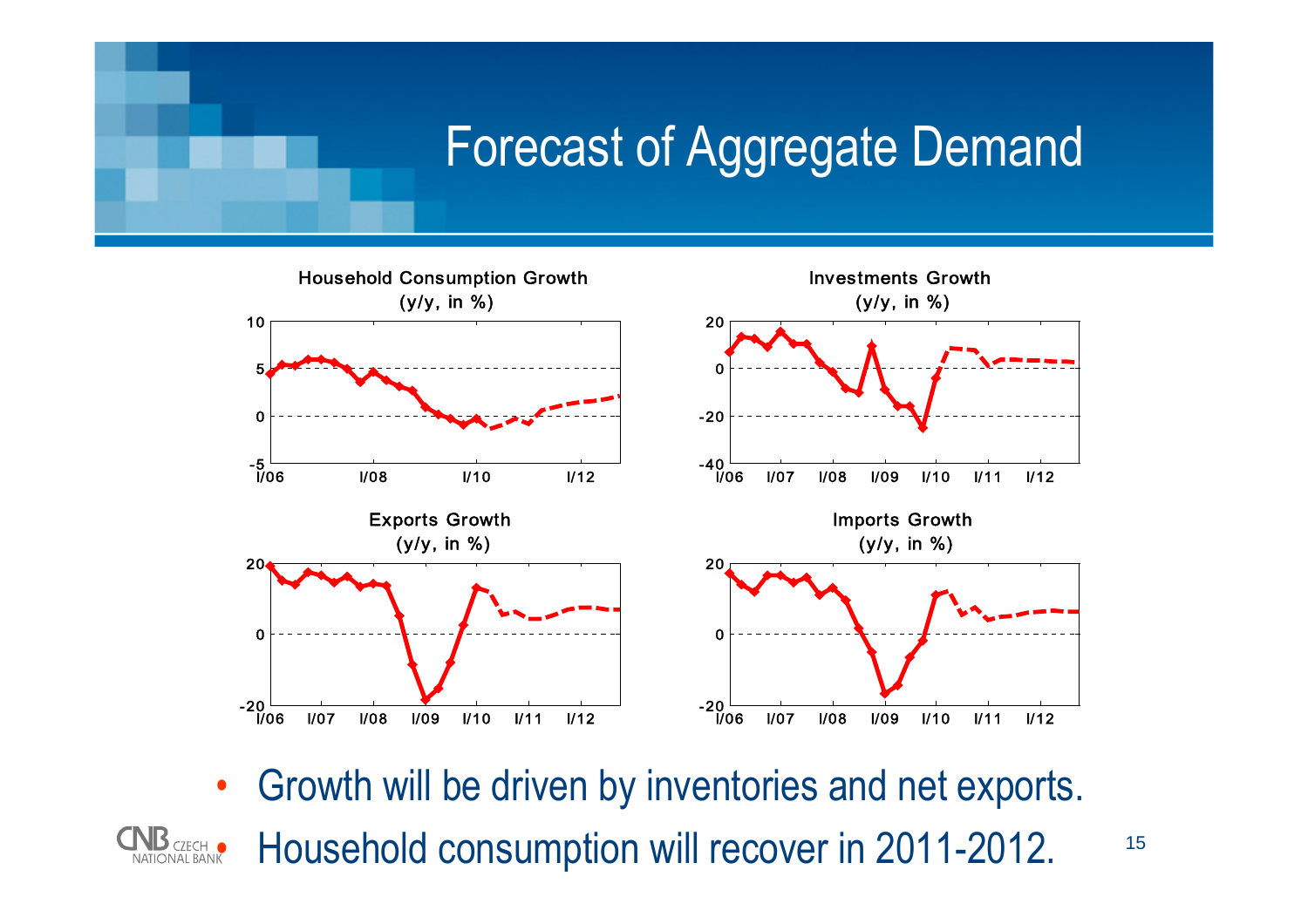#### Public Budgets



**Public budget deficit Structural deficit (EC) Real government consumption (y-o-y %)**

- • The baseline scenario is based on the standard no-policy-change assumption.
- •The planed consolidation in a sensitivity scenario.

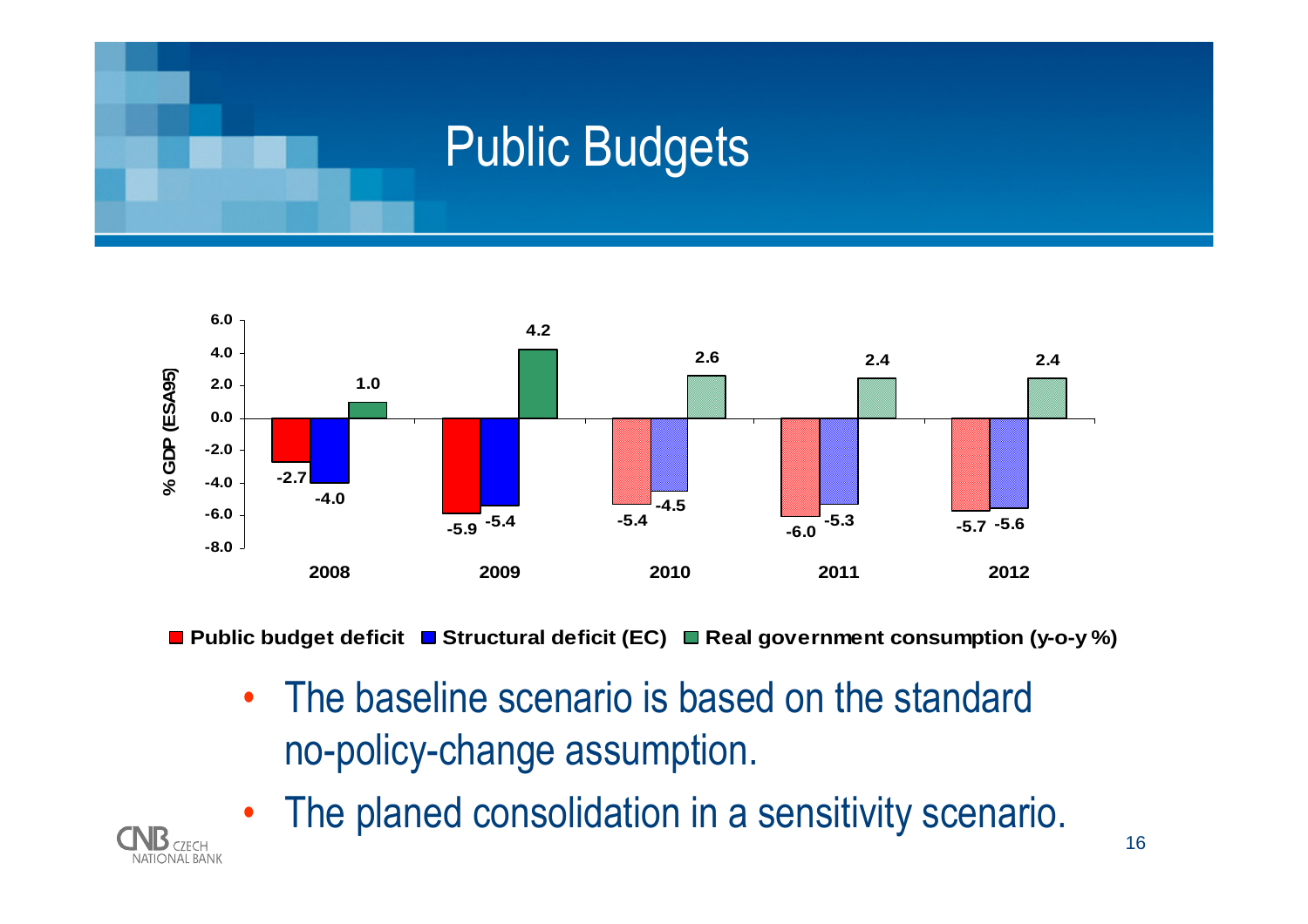#### Labour Market Forecast



- •Wage growth will start to pick up pace from 2011.
- 17• The unemployment rate will peak in the coming quarters (2010 Q2 was below the forecast).

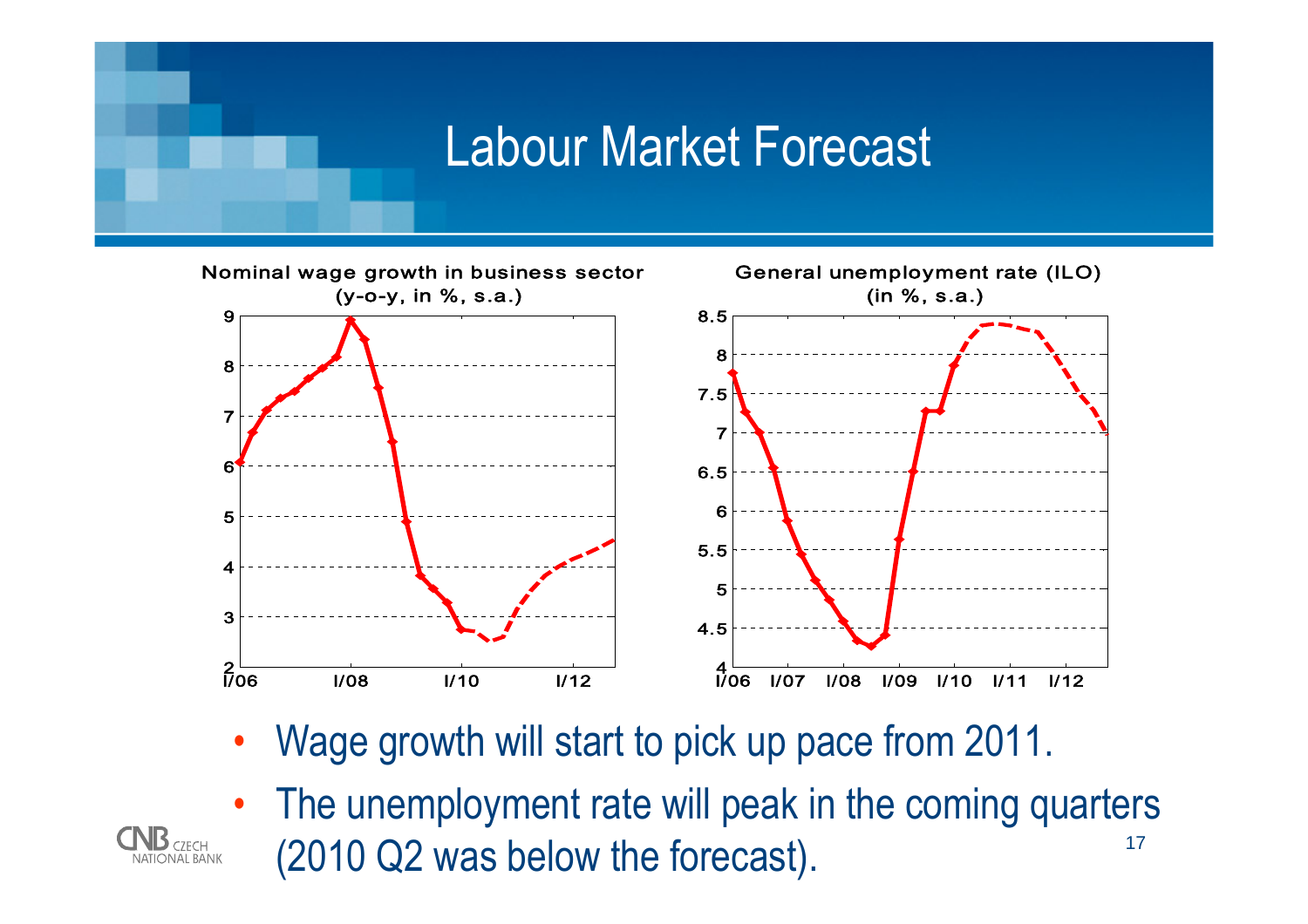#### Interest Rate Forecast



90% **70% 50% 30% confidence interval** 

18 • Consistent with the forecast is stability of market interest rates close to their current levels initially, followed by a gradual rise in rates as from 2011 H2.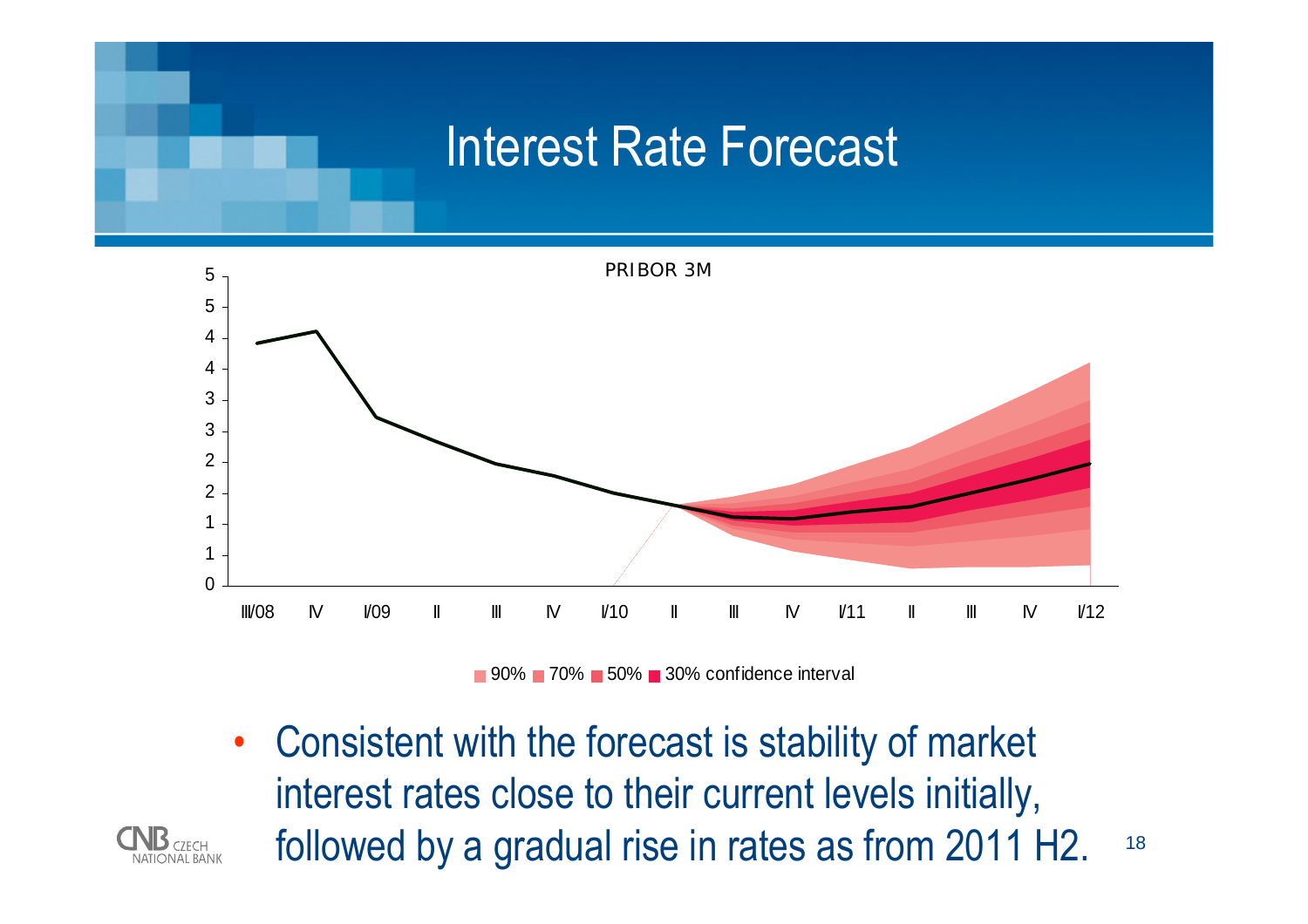# Summary of the Comparison with Previous Forecast

- • The overall changes in the inflation and GDP forecasts are small, somewhat bigger differences are in their structure.
- • For inflation: lower core inflation vs. higher food prices and regulated price growth.
- • For GDP growth: smaller contribution of net exports and higher contribution of domestic demand.
- •The expected exchange rate appreciation is faster.
- • Lower domestic interest rates in the medium term, mainly due to the lower outlook for rates in the EA.

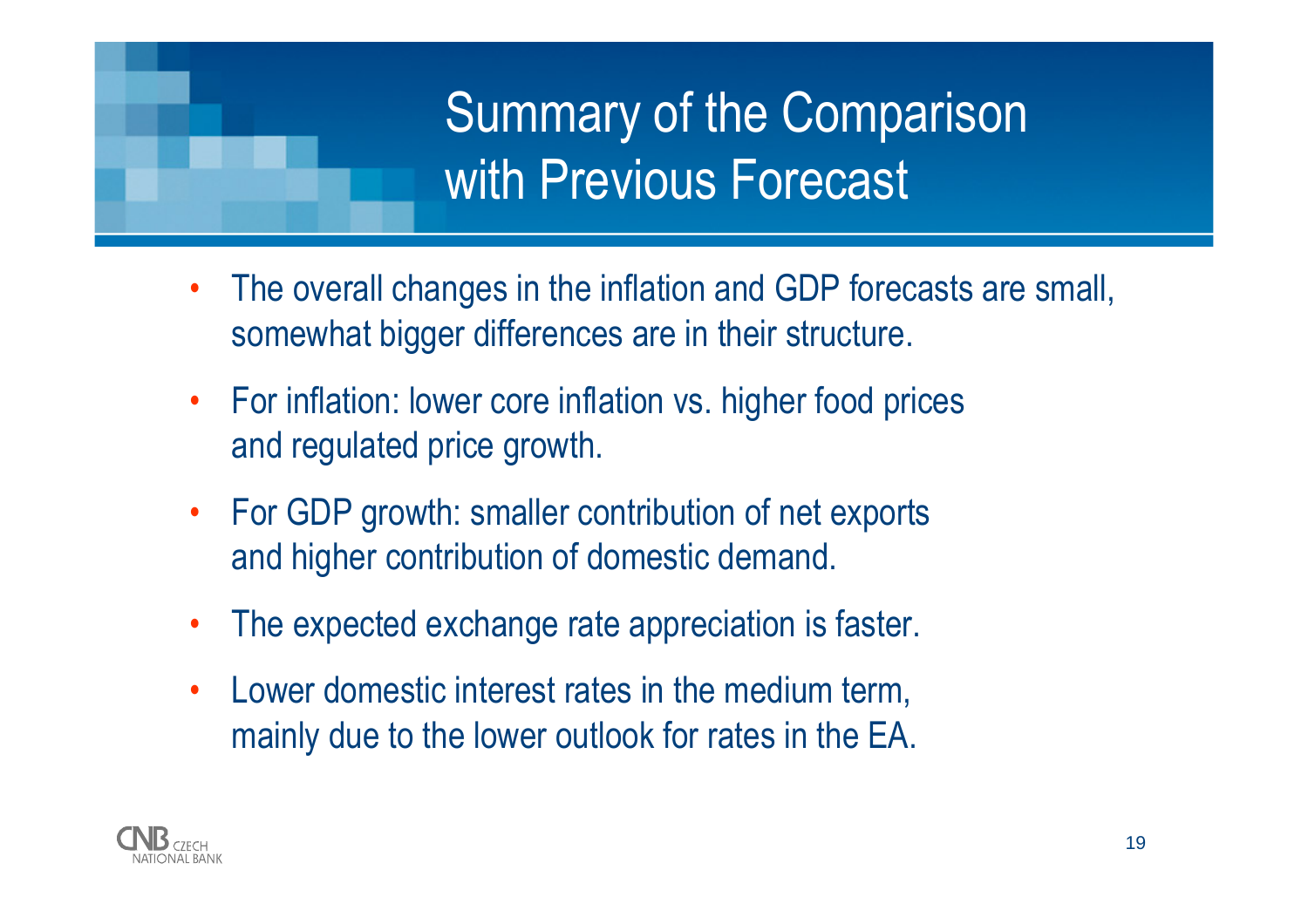# Comparison with Previous Inflation Forecast (i)

CPI Inflation (y/y, in %)



• The forecast has been increased, but only marginally.

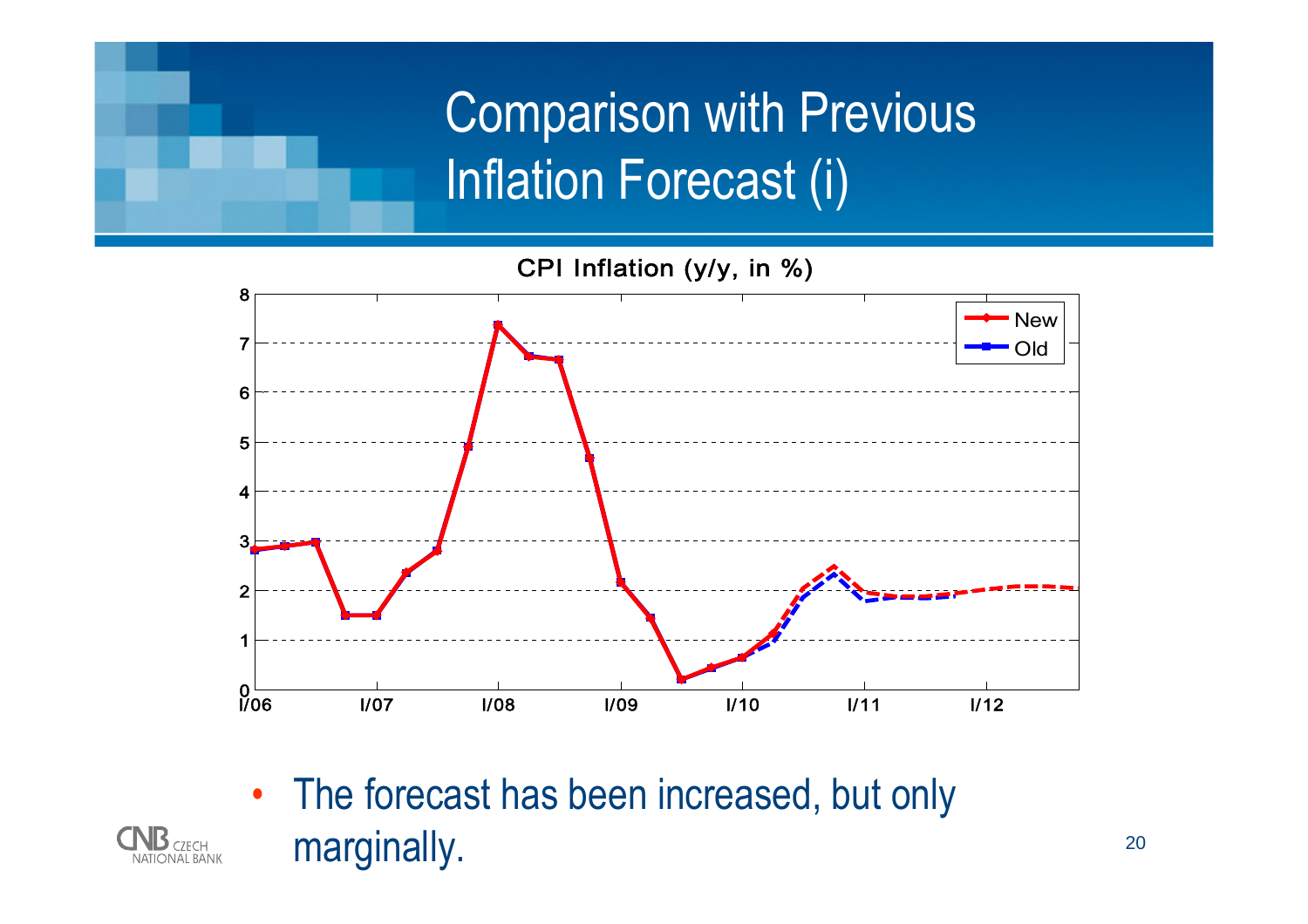# Comparison with Previous Inflation Forecast (ii)



•Very small reduction in net inflation forecast.

**NATIONAL BANK** 

• Higher growth of regulated prices due to gas prices.  $_{21}$ •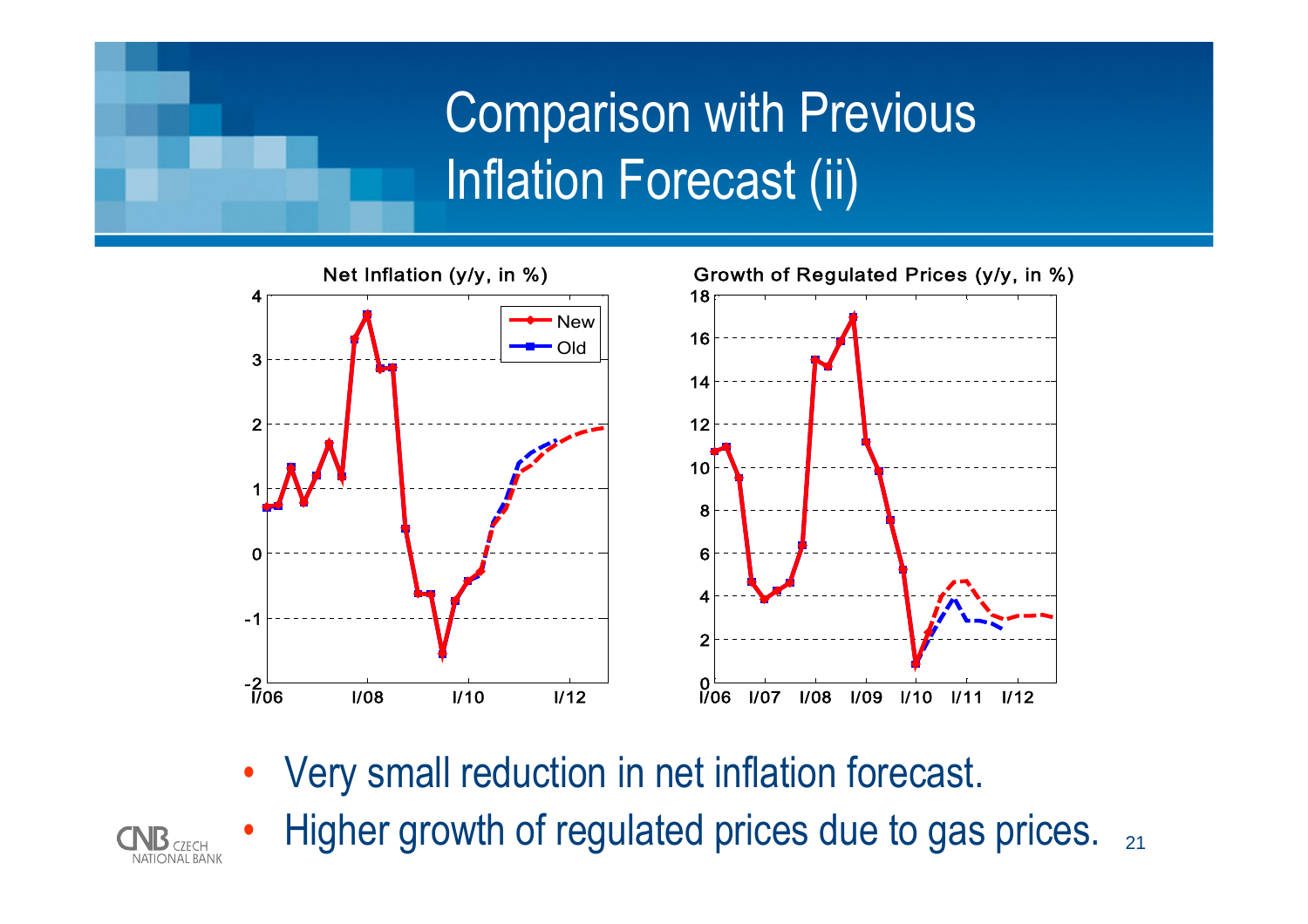## Comparison with Previous Inflation Forecast (iii)



•Lower near-term forecast of core inflation.

**CZECH NATIONAL BANK** 

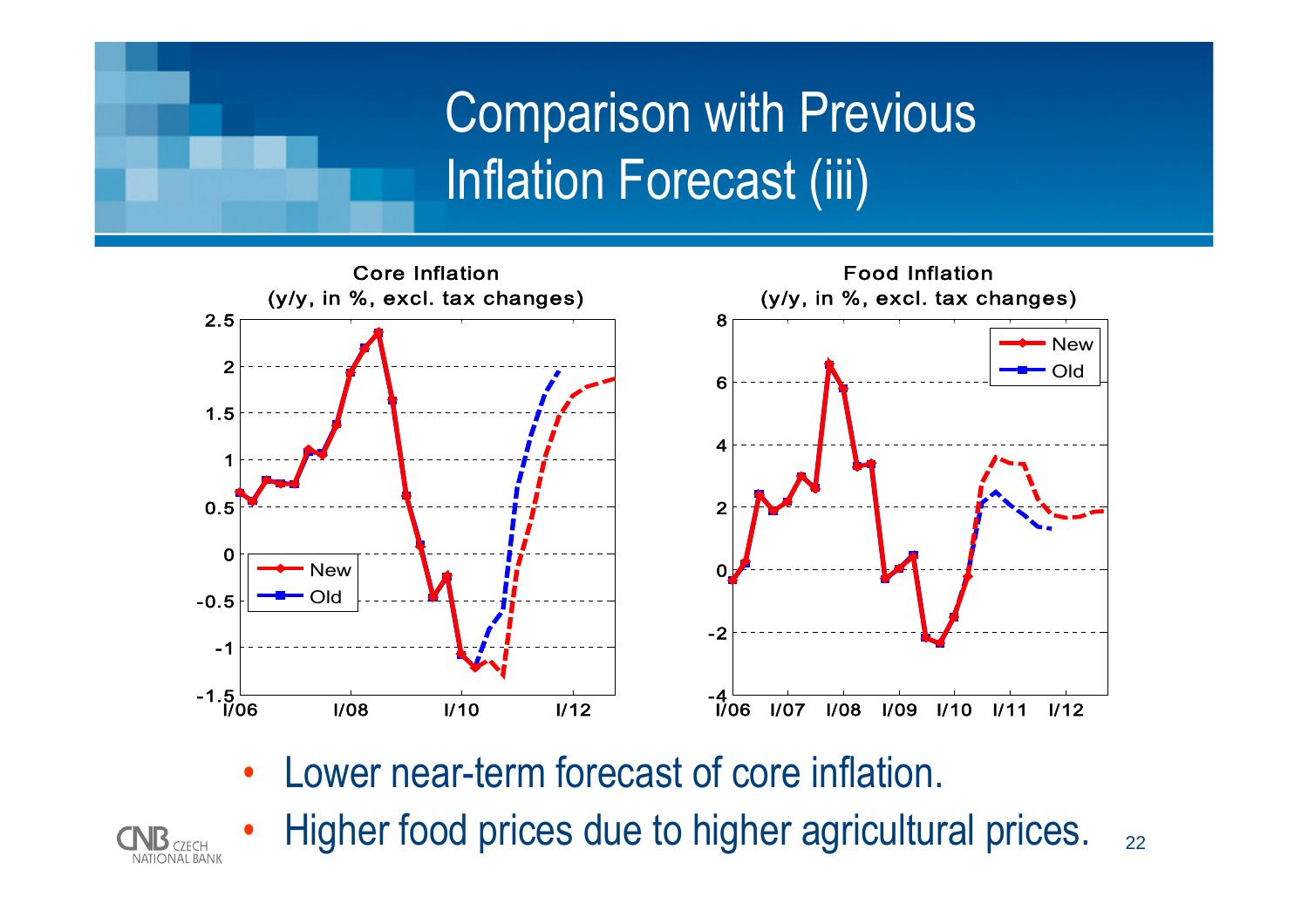# Comparison with Previous GDP Forecast (i)

GDP Growth (y/y, in %)



• The y/y GDP outlook remains broadly similar (but the 'W shape' is less apparent) .

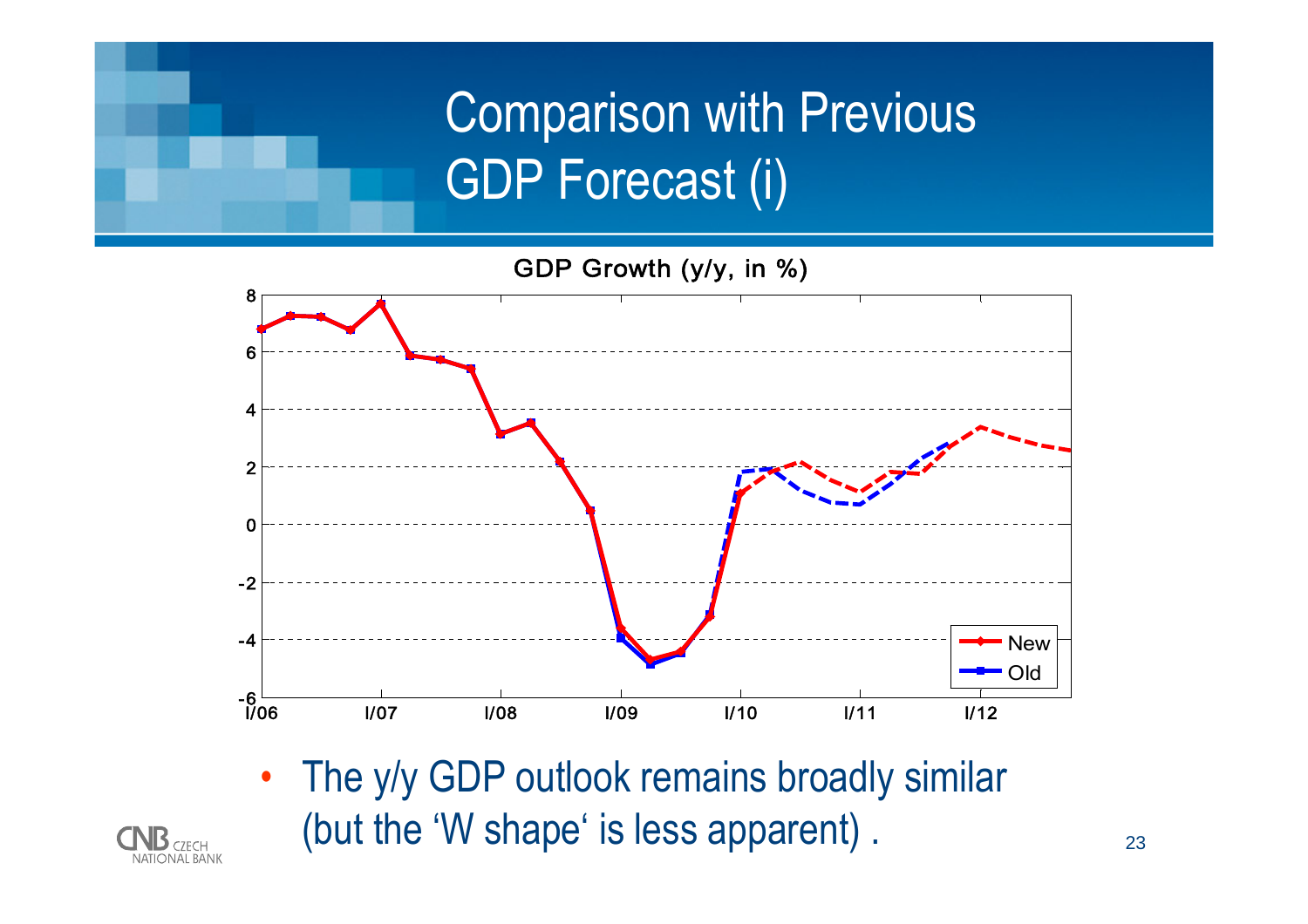# Comparison with Previous Aggregate Demand Forecast



• Faster growth in inventories and smaller decline in households consumption vs. weaker net exports.

**NATIONAL BANK** 

24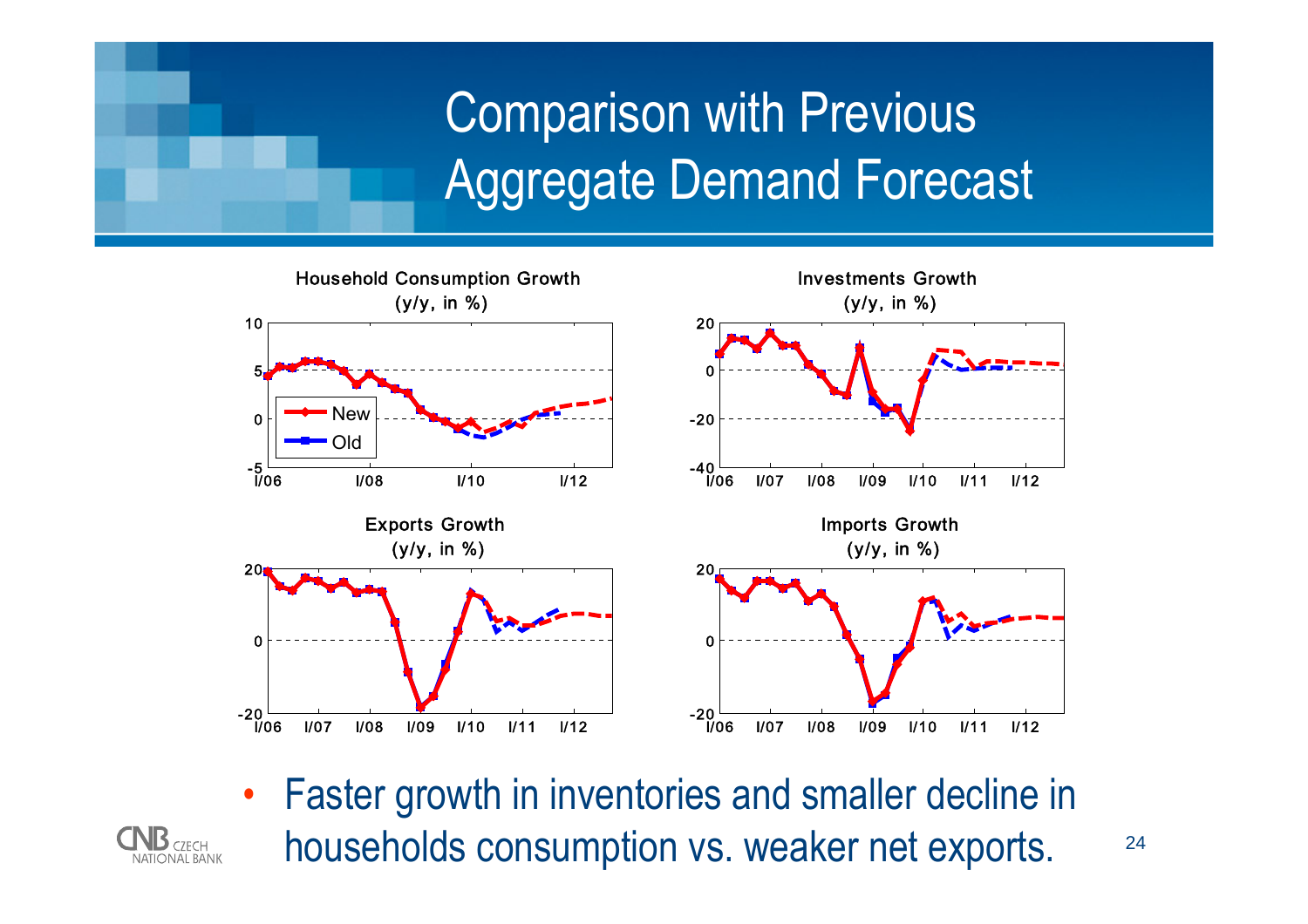# **Comparison with Previous** Labour Market Forecast



• The forecast of nominal wage growth has changed only for the near term (new seasonal adjustment). **IND** CZECH<br>NATIONAL BANK The unemployment rate (ILO) will peak sooner.

25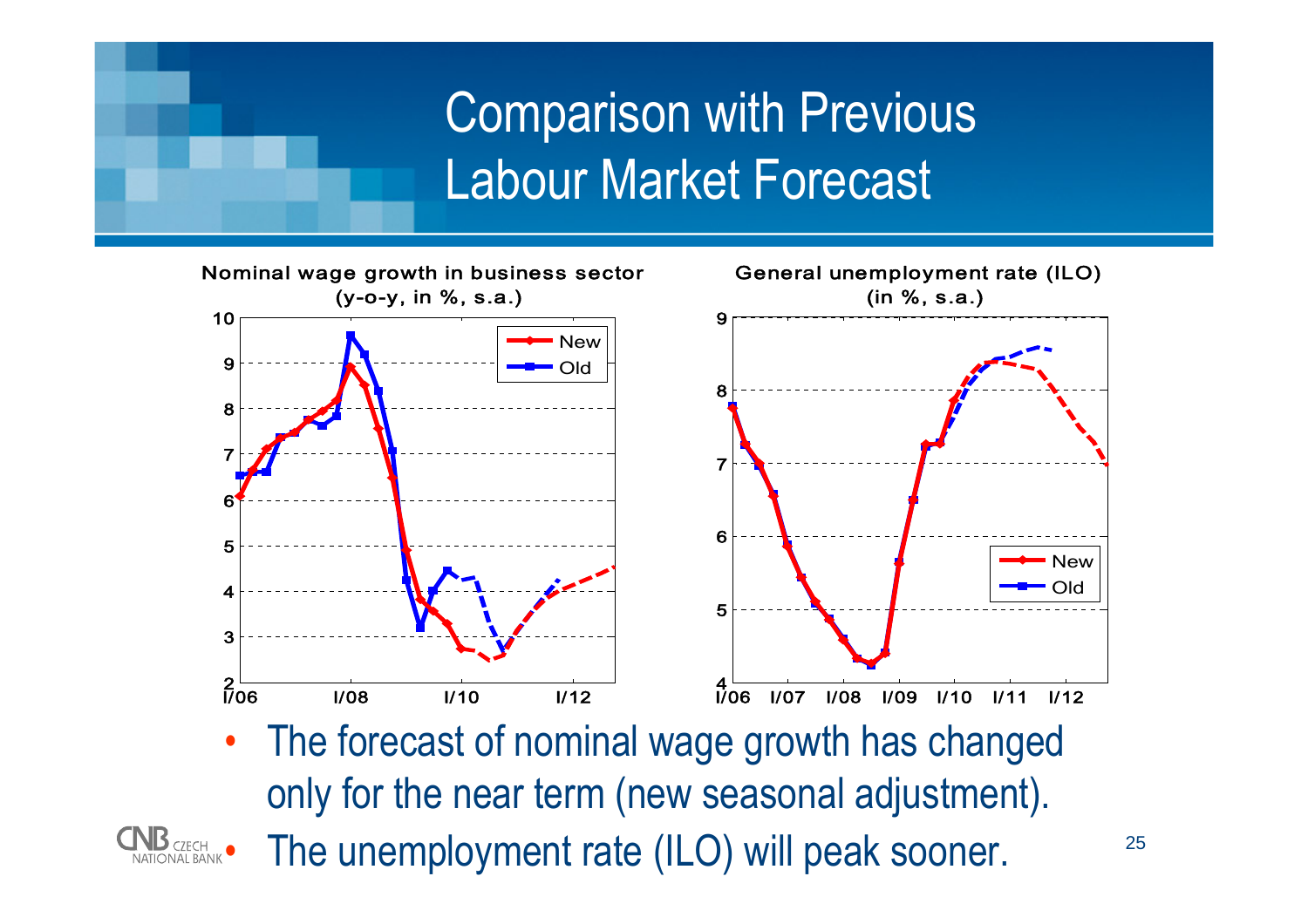# **Comparison with the Previous** Exchange Rate Forecast

CZK/EUR (%, p.a.)



• The exchange rate is slightly weaker initially, but appreciates faster than in the previous forecast.



26•Current exchange rate stronger than the forecast.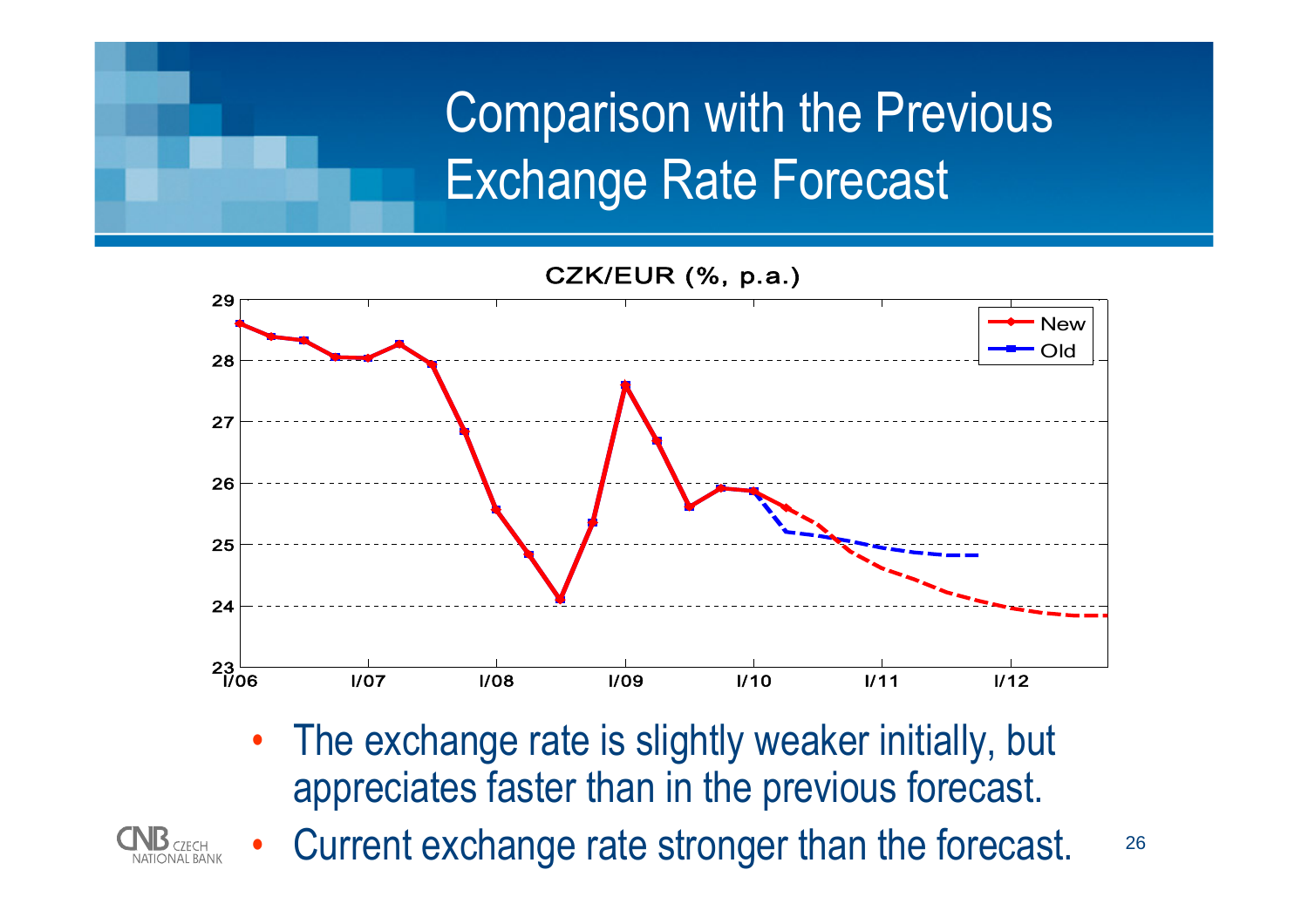# Comparison with the Previous Interest Rate Forecast

3M PRIBOR (%, p.a.)



27• The interest rate path is slightly higher for the near term and significantly lower for the medium term.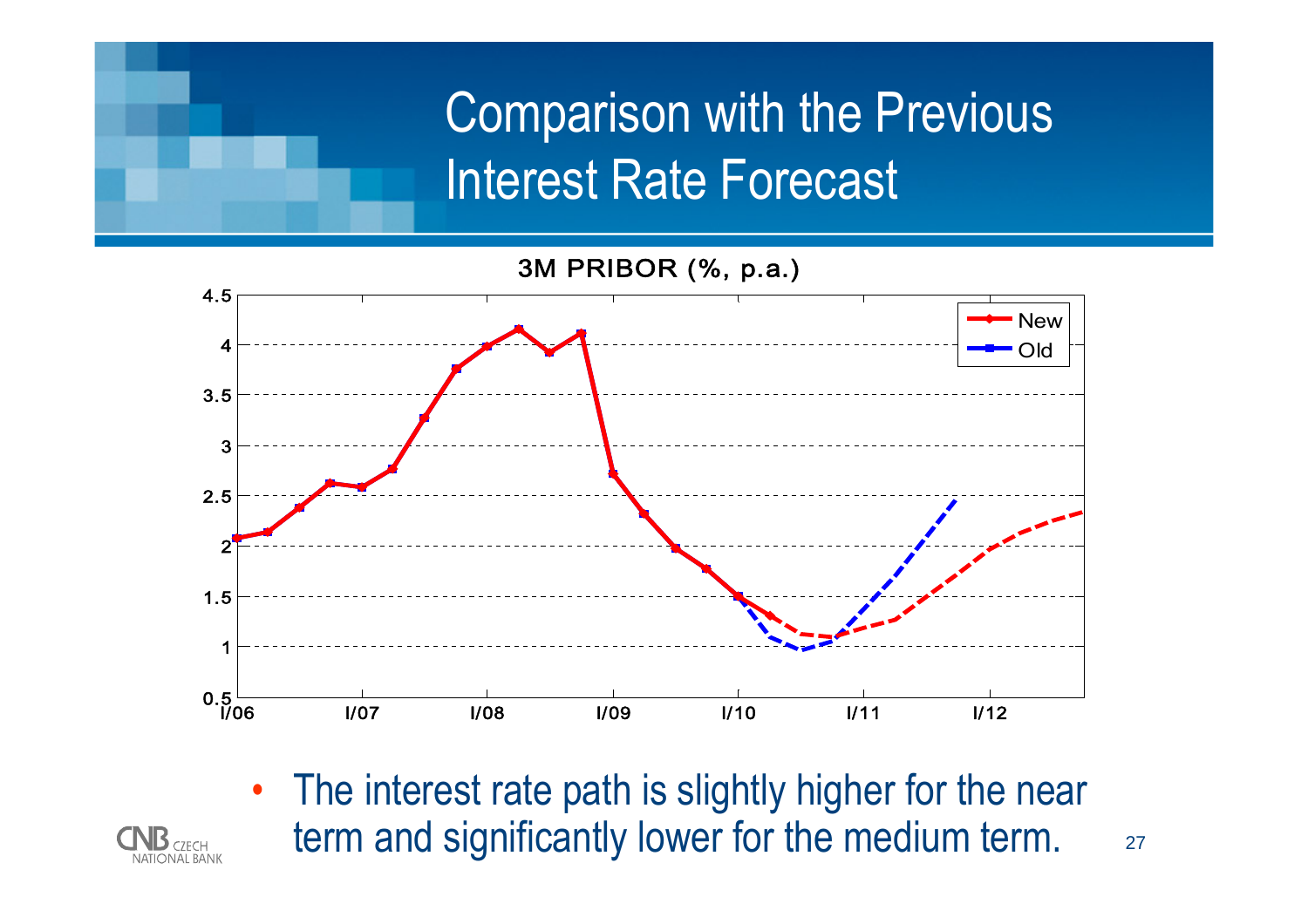# Interest Rate Forecast Change **Decomposition**



- •Downward impact of foreign interest rates.
- •Initially offset by new data and near-term forecast.

28

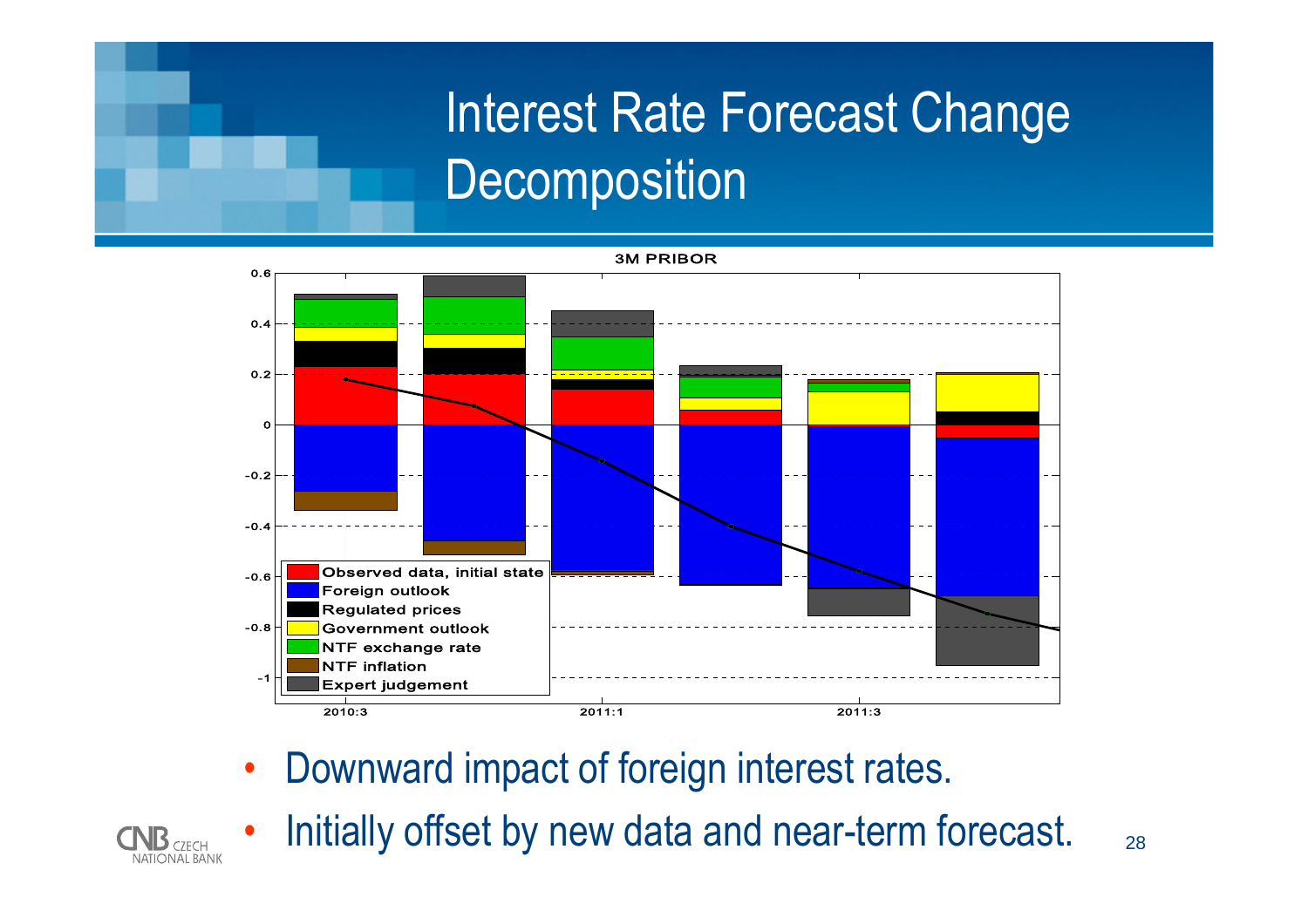### Sensitivity Analyses

- Sensitivity scenarios do not provide a full-fledged alternative, but quantify some elements of uncertainty.
- • Exchange rate sensitivity scenario (regular): a one-off CZK/EUR shock of  $\pm 3\%$  with a delayed MP response.
- • Foreign interest rate sensitivity scenario: potentially faster return of EURIBOR to neutral levels from 2011 H2 onwards.
- • Fiscal policy sensitivity scenario: fiscal consolidation with budget deficits of 4.8% for 2011 and 4.2% for 2012, focused on expenditure cuts (+ ↑ tax on cigarettes).

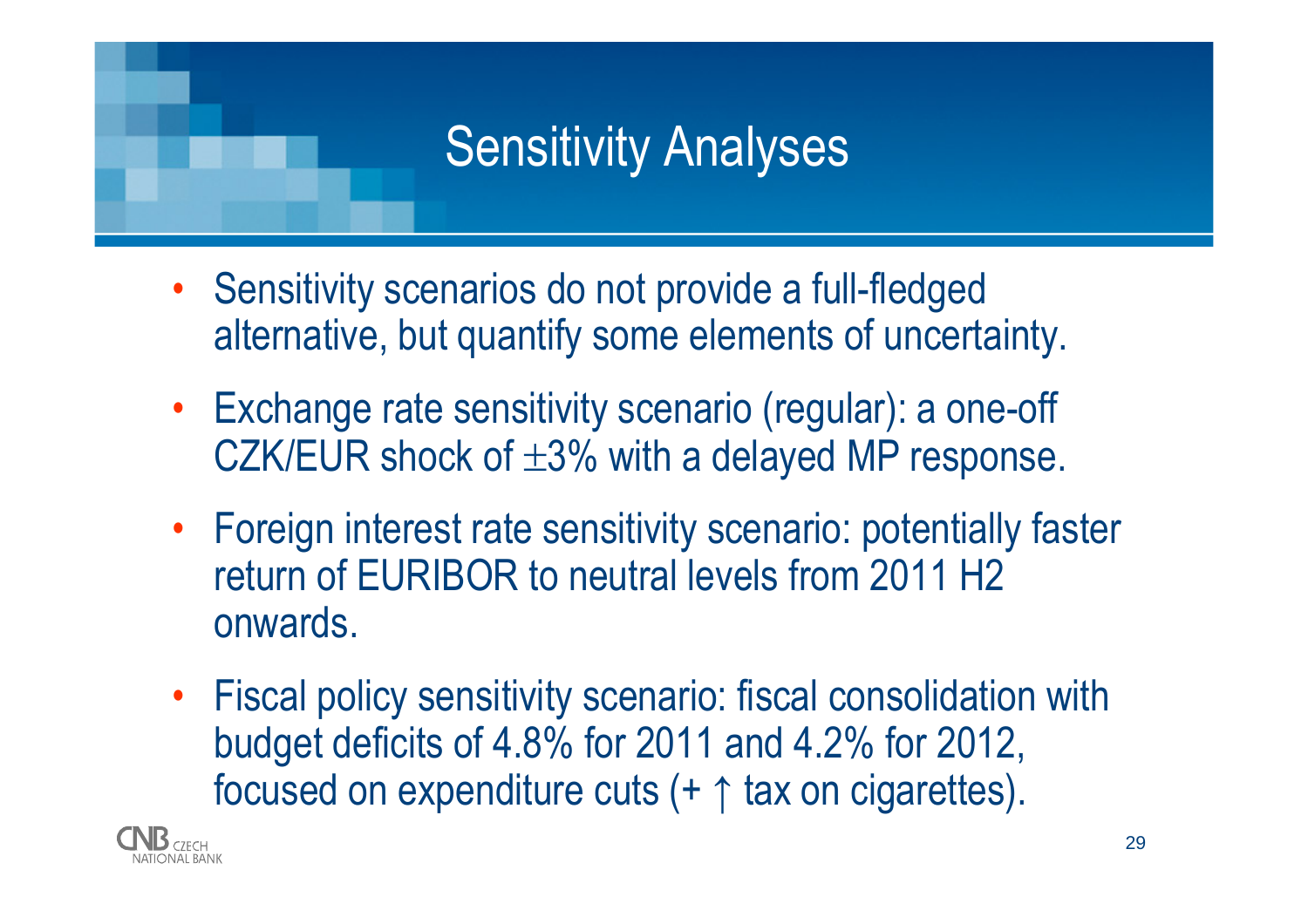### Exchange Rate Sensitivity Scenario: CZK/EUR and Inflation





30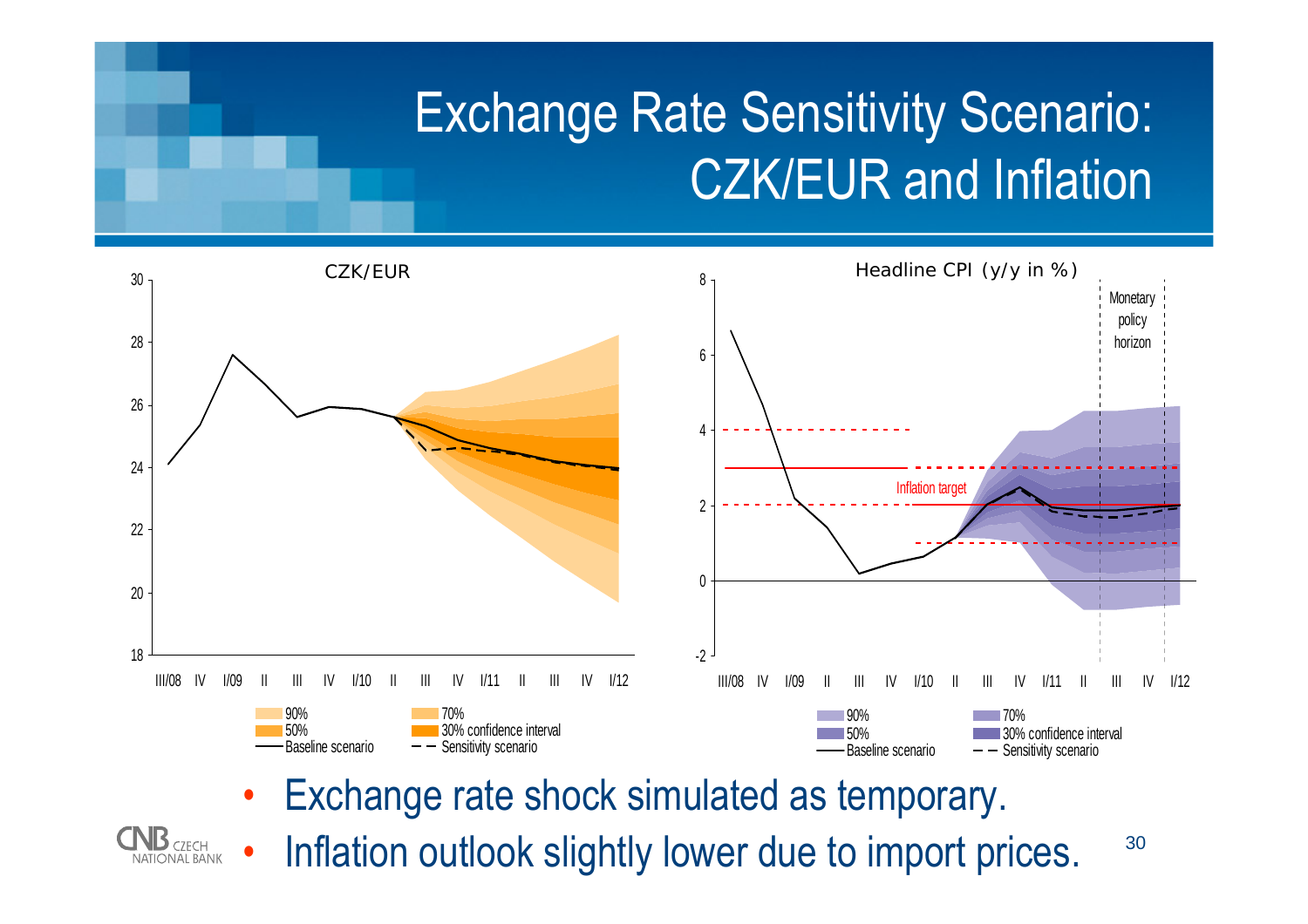### Exchange Rate Sensitivity Scenario: 3M PRIBOR and GDP



•Lower domestic interest rates.

31 **NB** CZECH O • GDP growth only slightly weaker due to MP response.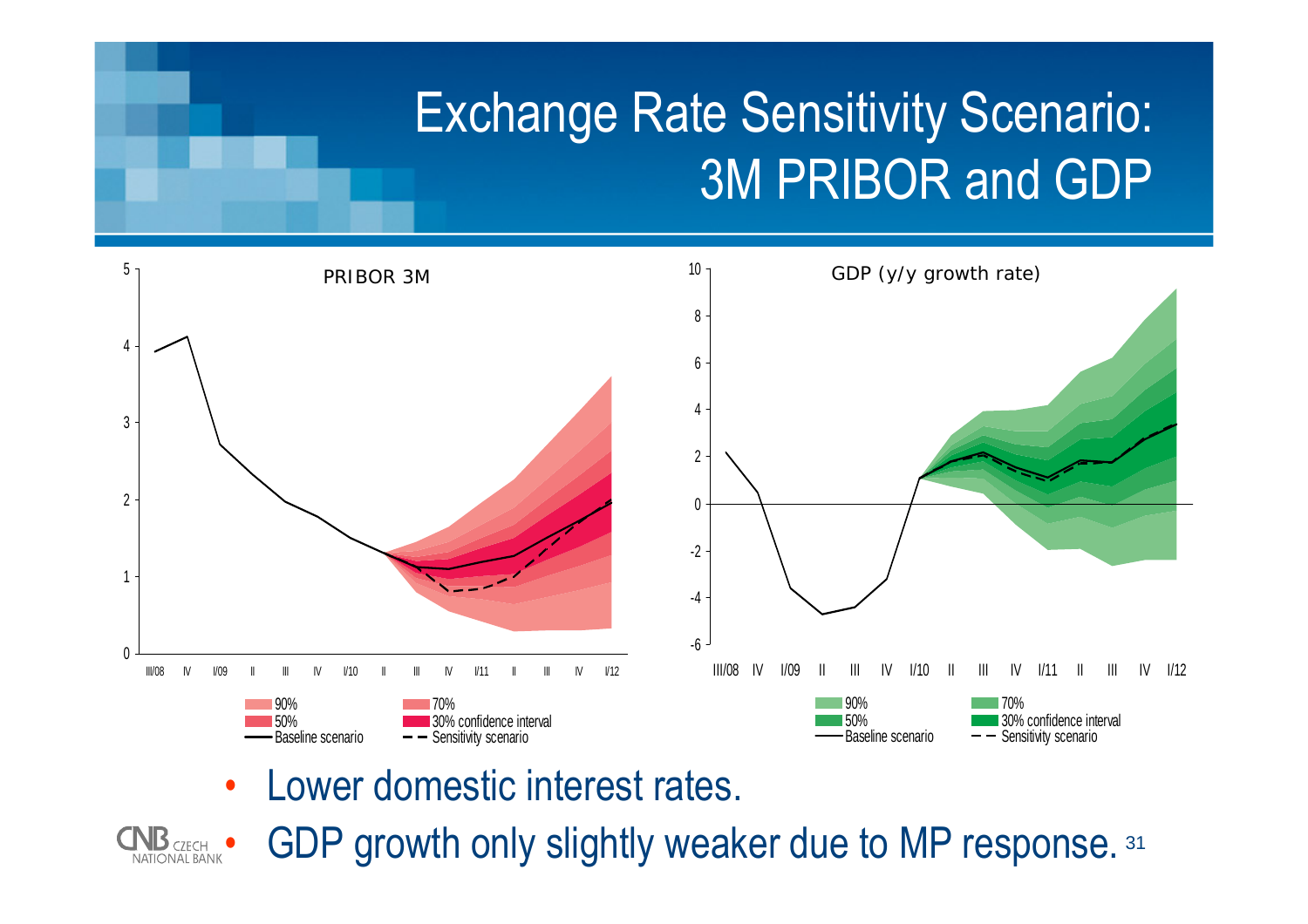### Foreign Interest Rate Sensitivity Scenario: CZK/EUR and Inflation



- •Higher foreign interest rates weakening the CZK.
- Small upward impact on inflation. •**NATIONAL BANK**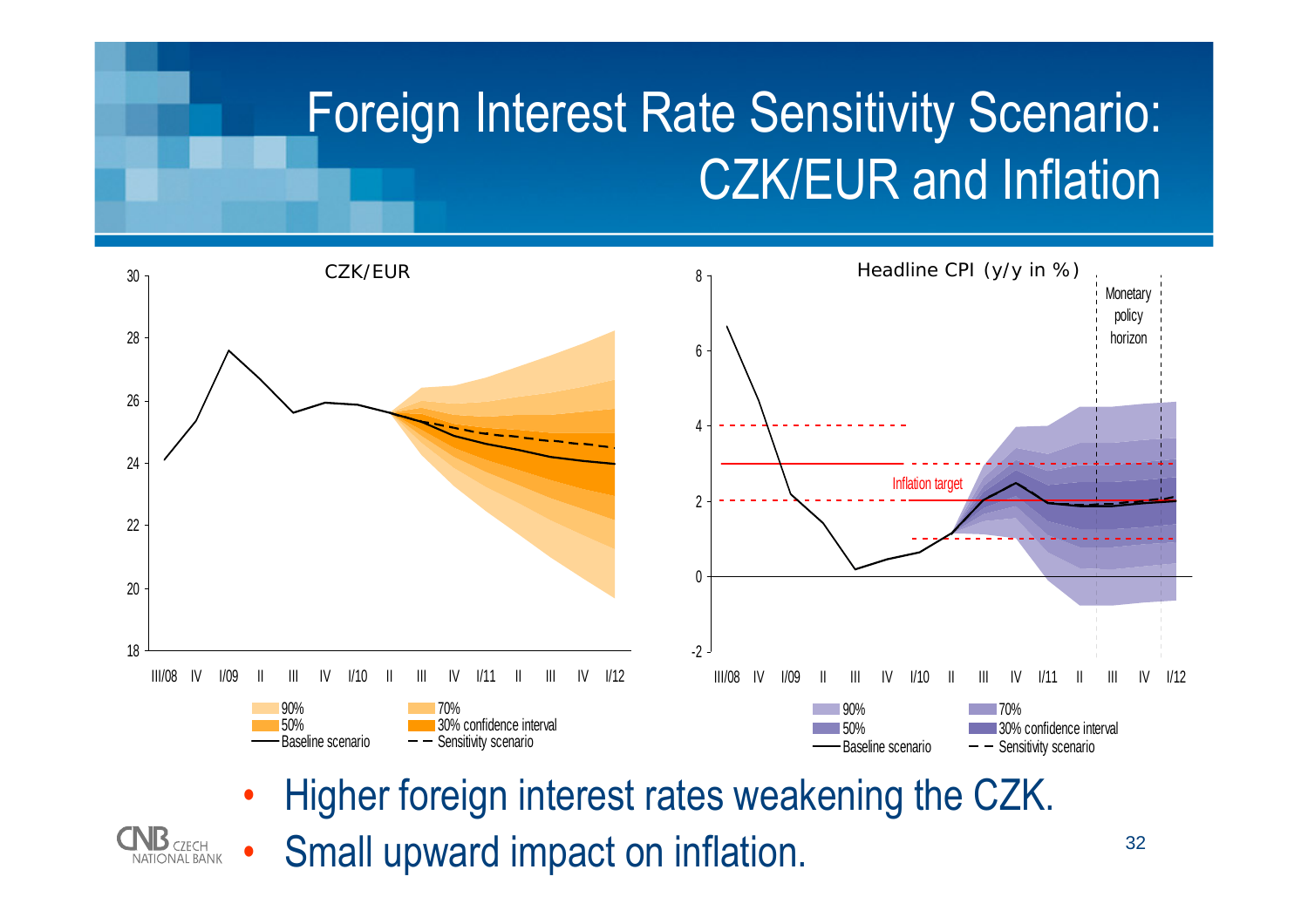### Foreign Interest Rate Sensitivity Scenario: 3M PRIBOR and GDP



 The higher outlook for foreign rates is simulated as expected  $\Rightarrow$  forward-looking response of PRIBOR.

•

**NATIONAL BANK** 

33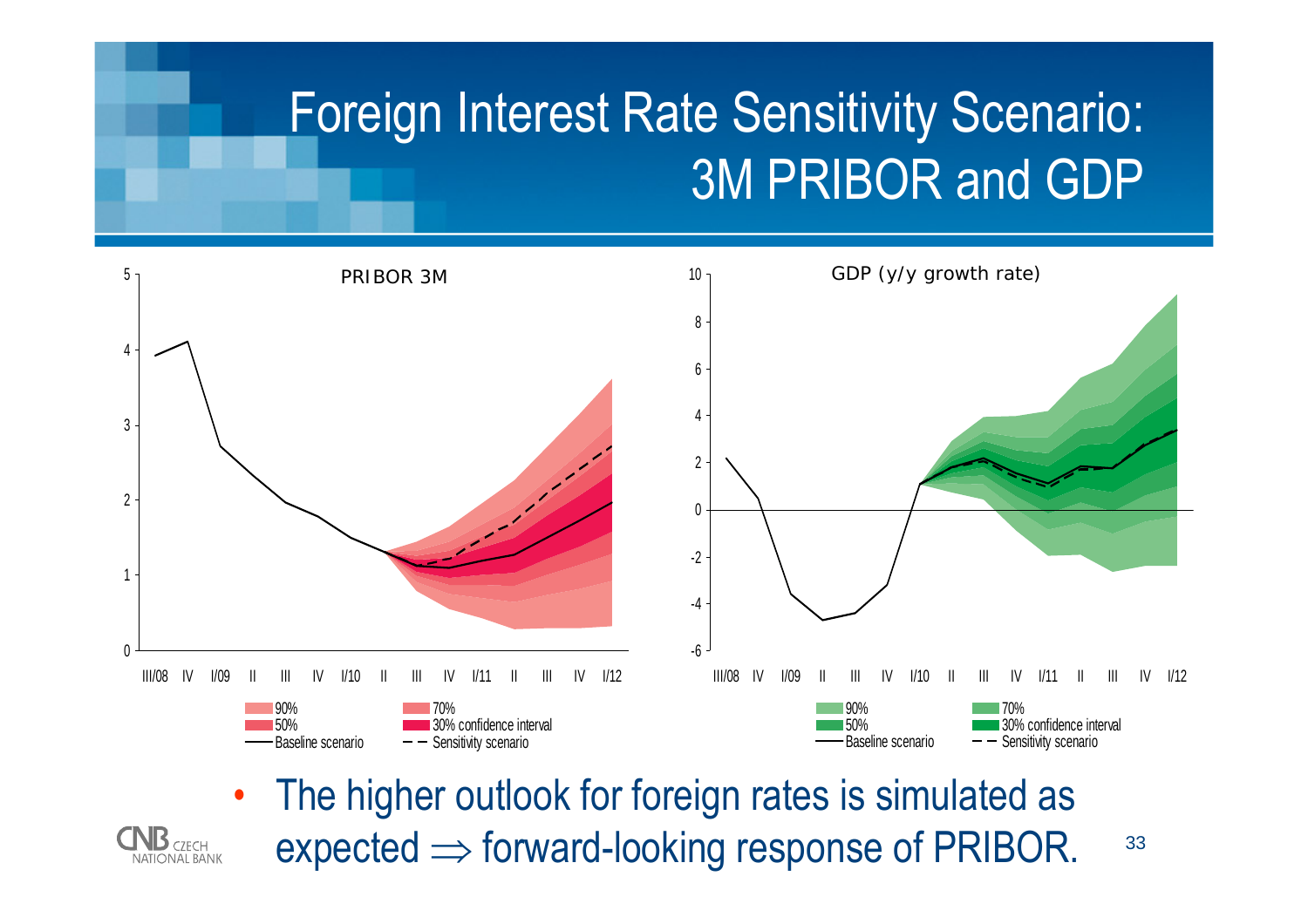### Fiscal Policy Sensitivity Scenario: CZK/EUR and Inflation





34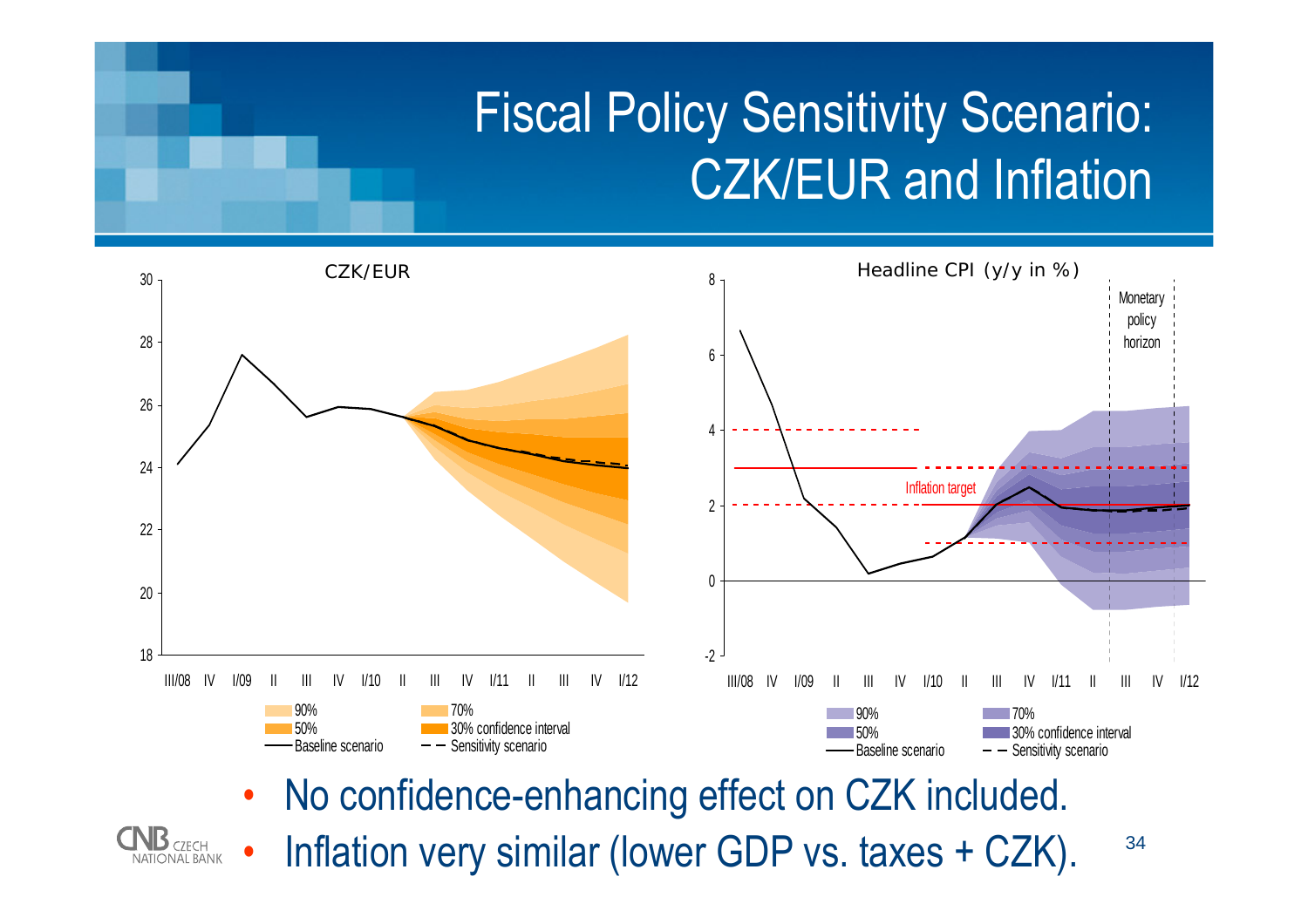# Fiscal Policy Sensitivity Scenario: 3M PRIBOR and GDP



- •GDP growth weaker (by about 0.5 p.p. in 2011).
- 

•

Future interest rate increase more gradual.